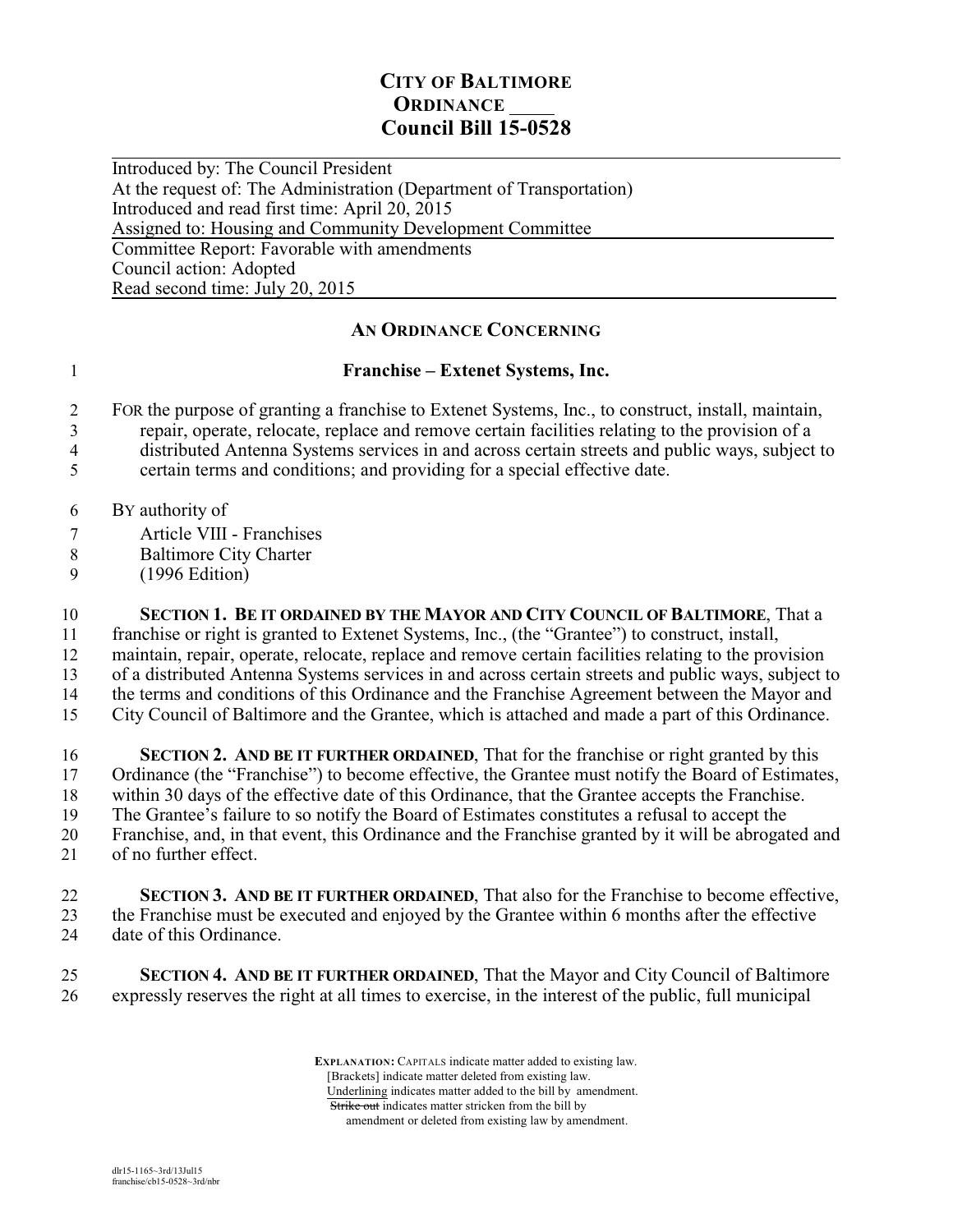1 superintendence, regulation, and control over and in respect to all matters connected with the 2 Franchise and not inconsistent with the terms of this Ordinance.

3 **SECTION 5. AND BE IT FURTHER ORDAINED**, That this Ordinance takes effect on the date when it is enacted.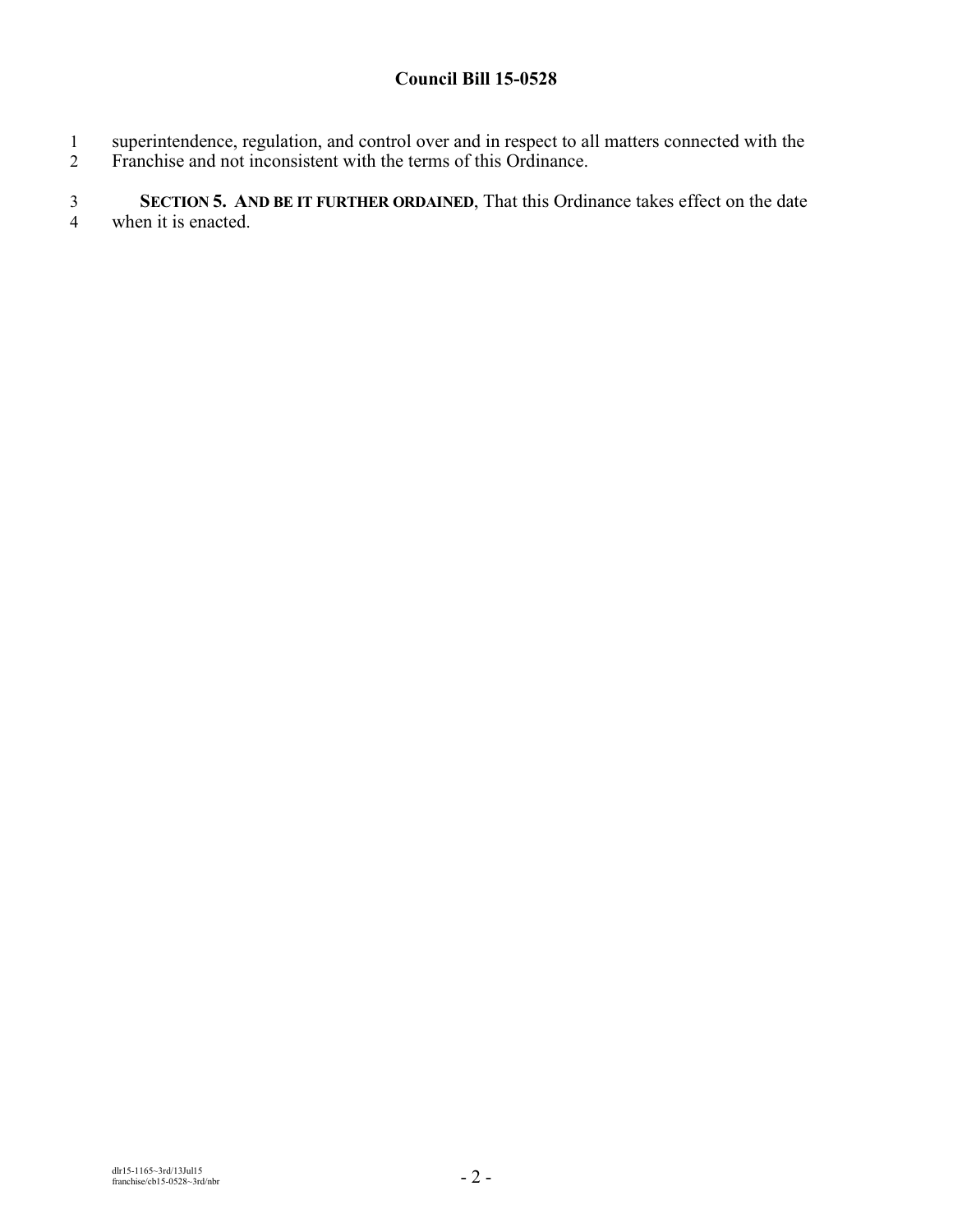#### **BALTIMORE CITY DISTRIBUTED ANTENNA SYSTEM (DAS) AND SMALL CELL FRANCHISE AGREEMENT**

3 This Franchise Agreement, (the "Agreement") is made this  $\frac{1}{2}$  day of  $\frac{1}{2}$ , 2015, by and between the MAYOR AND CITY COUNCIL OF BALTIMORE. a Municipal by and between the MAYOR AND CITY COUNCIL OF BALTIMORE, a Municipal

- Corporation of the State of Maryland ("City") and EXTENET SYSTEMS, INC., a Delaware
- corporation with business headquarters in Illinois ("Franchise").
- 

#### **RECITALS**

8 1. The City, pursuant to Article VIII of the City Charter, is authorized to grant and renew non-<br>exclusive franchises for the installation, operation, and maintenance of communications

exclusive franchises for the installation, operation, and maintenance of communications infrastructure on, beneath, above, and within the public ways of the City.

2. Franchisee desires to obtain from City as permitted by law, and City as a municipal

corporation desires to grant to Franchisee, a franchise for the right to construct, install, maintain,

repair, operate, relocate, replace and remove Facilities relating to the provision of Distributed

Antenna Systems ("DAS") services in the Public Way within the City (the "Facilities"), in a

manner consistent with this Agreement.

NOW, THEREFORE, AND IN CONSIDERATION of mutual covenants and conditions set forth

herein, and other good and valuable consideration, the receipt and sufficiency of which is hereby

- acknowledged, the parties hereby agree as follows:
- **1.0 Definitions**
- **1.1** "Agreement" or "Franchise Agreement" means this Agreement, together with Appendices and Exhibits attached this Agreement, if any, and any amendments or modifications.
- **1.2** "Applicable Law" or "Law" means all federal, state, and local laws, statutes, codes, ordinances, resolutions, orders, rules and regulations, including but not limited to all FCC resolutions, orders, rules, and regulations, and the Baltimore City Charter, and the administrative and judicial decisions interpreting these sources of law.
- **1.3** "Authorizations" means the permissions Franchisee must have to deploy the Network and/or provide Services, which may include franchises; licenses; permits, zoning approvals; variances, exemptions; grants of authority to use private rights of way and/or easements or facilities; agreements to make attachments to poles, ducts, conduits, towers, buildings, rooftops, manholes, and the like; and any other approval of a governmental authority or third persons with respect to (i) the construction, installation, repair, maintenance, operation or use of tangible or intangible property, as the case may be, or (ii) any requirement by a governmental authority for the engagement in a business or enterprise.
- **1.4** "City" means the Mayor and City Council of Baltimore, Maryland, or, as appropriate in the case of specific provisions of this Agreement, any board, bureau, authority, agency, commission or department of, or any other entity of or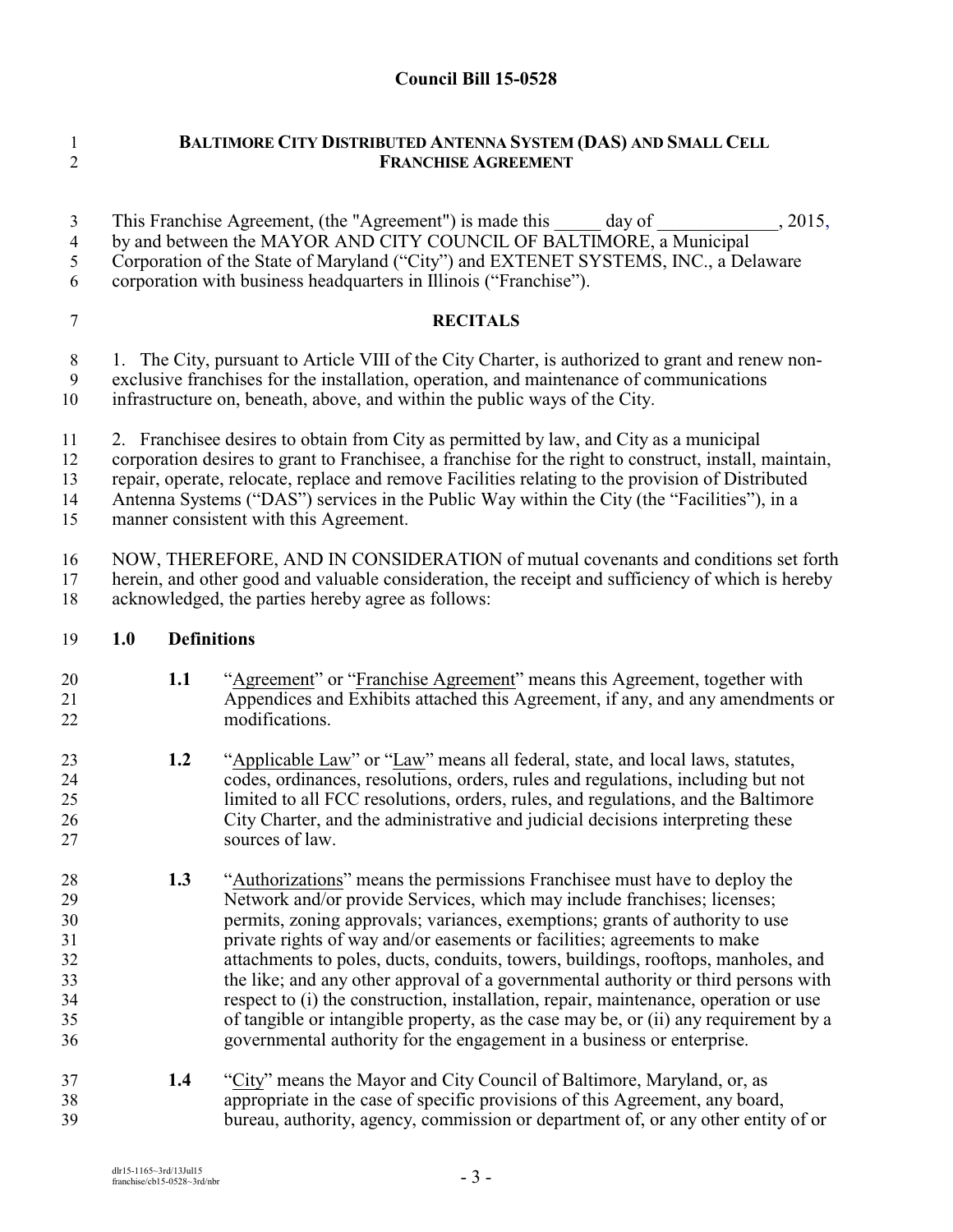- acting on behalf of, the Baltimore city government or any officer, official, employees, or agent of the Baltimore City government, any designee of the foregoing, or any successor thereto. 1.5 "Conduit" means enclosed underground raceways capable of protecting fiber optic<br>5 and other communications cables, including associated individual ducts. and other communications cables, including associated individual ducts, innerducts, manholes, handholes, vaults, pull-boxes, and trenches. **1.6** "Distributed Antenna System" or "DAS" means a network of multiple, spatially separate antenna Nodes connected to a common source via a high capacity transport medium (such as fiber optic cable), for the purpose of providing wireless service within a geographic area. **1.7** "Effective Date" means the date upon which this Agreement is adopted and approved by the Mayor and City Council of the City. **1.8** "Facilities" means any and all equipment and assets owned by or under the control of Franchisee that is reasonably necessary and appropriate for the installation and operation of a Network and the offering and provision of Services, including, but not limited to: optical repeaters, converters, power amplifiers, radios, multiplexers, remote radioheads, antennae, aboveground and underground fiber 18 optic and coaxial cable, conduit, wires, meters, pedestals, power switches,<br>19 electrical generation and transmission facilities, cabinets, enclosures, contr electrical generation and transmission facilities, cabinets, enclosures, control boxes, and accompanying support structures, whether referred to singly or 21 collectively. **1.9** "Franchise" means the non-exclusive right granted, by ordinance and subject to this Agreement, to Franchisee to construct, operator, repair, and maintain the Network on, over, under, upon, across, and along the Public Ways. **1.10** "Franchise Area" shall mean all the area within the boundaries of the City. **1.11** "Gross Revenue" means all revenue, as determined in accordance with generally accepted accounting principles, which is derived by the Franchisee from the operation of the Network to provide Services. Gross Revenue shall also include by way of example and without limitation: any revenue generated by the Franchisee through any means which has the effect of avoiding the payment of compensation that would otherwise be paid to the City for the Franchise granted in this Agreement; late fees and administrative fees; revenue derived from 33 forfeited deposits; revenue derived from commissions; any actual bad debt that is<br>34 written off but subsequently collected (such bad debt shall be included as Gross written off but subsequently collected (such bad debt shall be included as Gross Revenue for the period in which it is collected); and other revenues that may be posted in the general ledger as an offset to an expense account. Gross Revenue shall not include: any compensation awarded to Franchisee based on City's condemnation of property of the Franchisee; and to the extent consistent with generally accepted accounting principles, consistently applied, actual bad debt write-offs taken in the ordinary course of business. **1.12** "Network" means, collectively, each of the DAS or Small Cell networks operated
- by Franchisee to provide Services within the corporate boundaries of the City,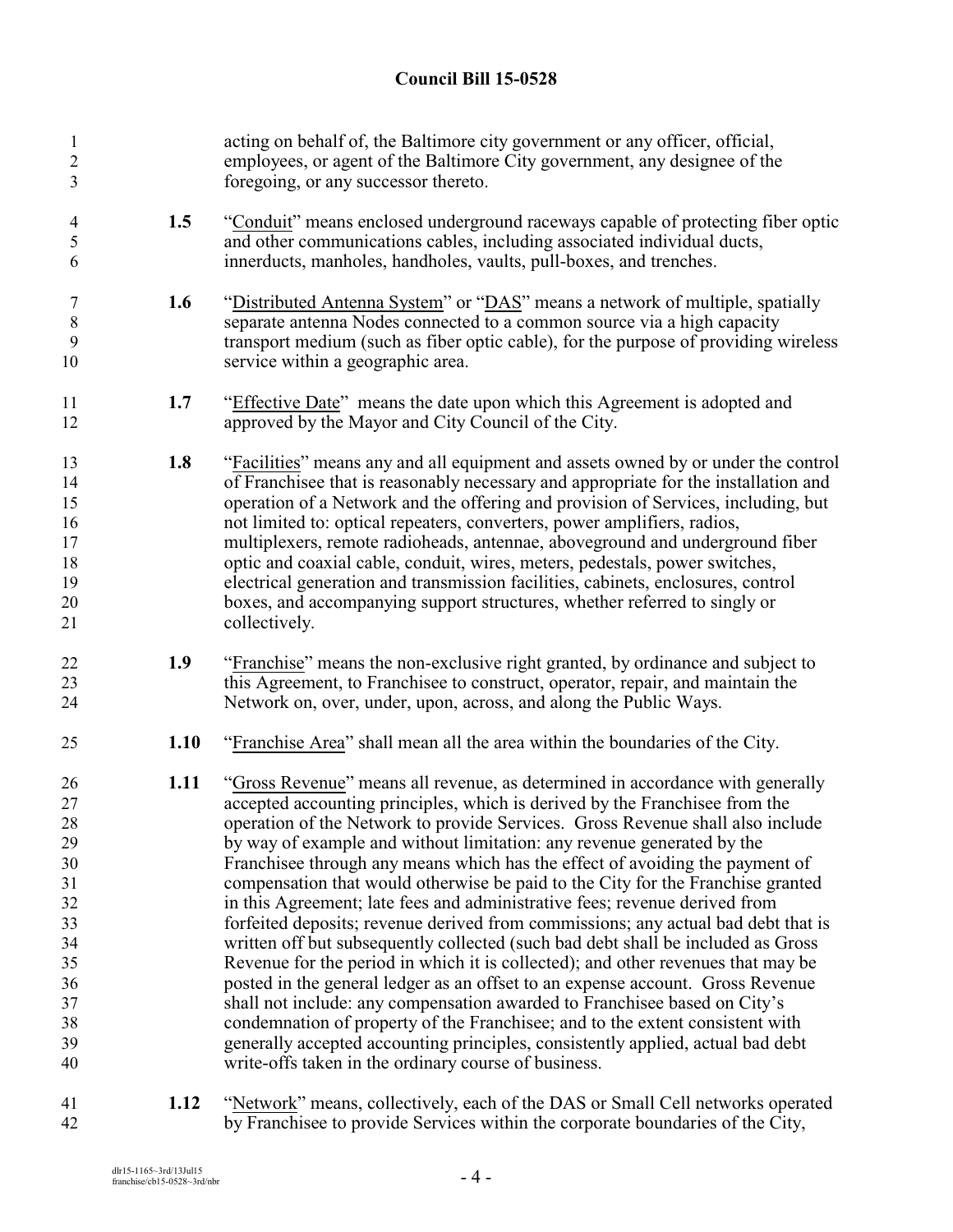| $\mathbf{1}$<br>$\overline{c}$<br>3                       | which include Facilities located on or within streetlights, stand-alone poles, third<br>party utility poles, conduit, ducts and other structures located on or within the<br>Public Way as permitted under this Agreement.                                                                                                                                                                                                                                                                                                               |
|-----------------------------------------------------------|------------------------------------------------------------------------------------------------------------------------------------------------------------------------------------------------------------------------------------------------------------------------------------------------------------------------------------------------------------------------------------------------------------------------------------------------------------------------------------------------------------------------------------------|
| 1.13<br>$\overline{4}$<br>5<br>6<br>$\boldsymbol{7}$<br>8 | "Node" means a component of a DAS network or Small Cell installation that<br>includes one or more radiofrequency transmitters or antennae, and which is<br>connected via a high capacity transport medium (commonly a fiber optic cable) to<br>a common source with other Nodes. A Node is often placed on or near the top of<br>utility and streetlight poles.                                                                                                                                                                          |
| 1.14<br>9<br>10<br>11                                     | "Person" means any natural person or any association, firm, partnership, joint<br>venture, corporation or other legally recognized entity, whether for-profit or not-<br>for-profit.                                                                                                                                                                                                                                                                                                                                                     |
| 1.15<br>12<br>13<br>14<br>15<br>16<br>17<br>18            | "Public Way" means the surface of, and the space above and below, any public<br>street, highway, freeway, bridge, land path, alley, court, boulevard, sidewalk, way,<br>lane, public way, drive, circle or other public right-of-way, including, but not<br>limited to, public utility easements, dedicated utility strips, or rights-of-way<br>utilized for compatible uses. Public Way shall not include any City buildings,<br>structures or other improvements, regardless of whether they are situated in a<br>public right-of-way. |
| 1.16<br>19<br>20<br>21<br>22                              | "Services" means the wireless and wireline access, transmission, transport and<br>other communication-related services provided by Franchisee using the Network<br>pursuant to one or more filed tariffs or on individual-case-basis agreements with<br>customers, as authorized by Franchisee's tariffs or by state or federal law.                                                                                                                                                                                                     |
| 23<br>1.17<br>24                                          | "Small Cell" means a wireless communications technology installation similar to<br>a DAS network, as the term is generally known in the industry.                                                                                                                                                                                                                                                                                                                                                                                        |

**2.0 Grant of Franchise**

 The City grants to Franchisee the nonexclusive right to construct, install, maintain, repair, operate, replace and remove Network Facilities within the Public Way for the purpose of providing Services, which shall be exercised at Franchisee's sole cost and expense, and which shall be subject to all deeds, easements, dedications, conditions, covenants, restrictions, encumbrances, and claims of title of record which may affect the Public Way. Nothing in this Agreement shall be deemed to grant, convey, create or vest in Franchisee a real property interest in land, including any fee, leasehold interest, or easement.

# **2.1 Compliance With Law**

 The Franchise granted under the terms and conditions of this Agreement shall be consistent with the Baltimore City Charter, the laws, regulations and rules of the City, and other applicable statutory requirements. In the event of conflict between this Agreement and the terms and conditions on which the City can grant a franchise, the Charter, the laws, regulations and rules of the City, and any such statutory requirements shall control; provided, however, that the terms and conditions of this Agreement may not be affected by any law, regulation, or rule adopted after the Effective Date of this Agreement unless: (1) the content of the law, regulation, or rule was not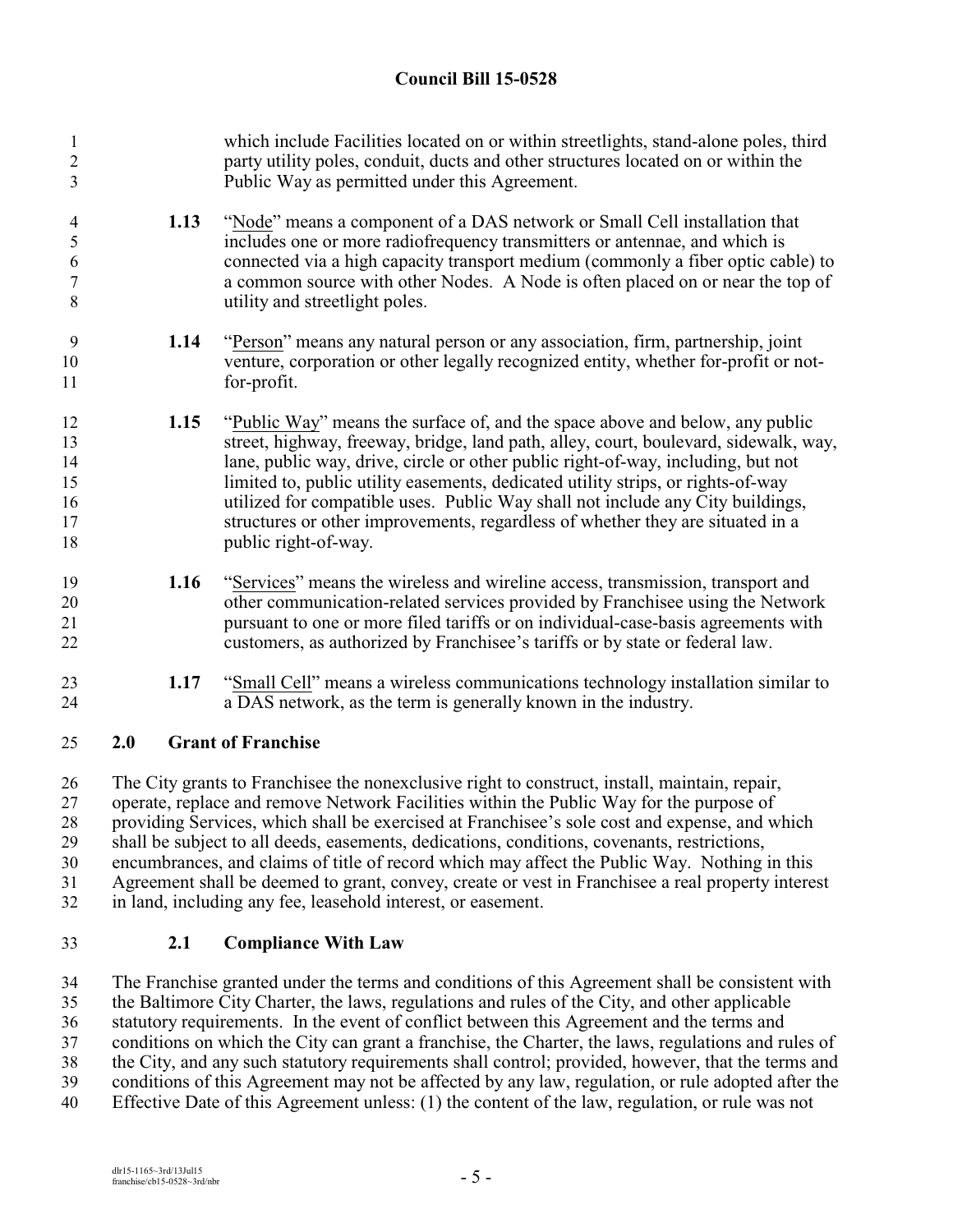permitted to be enacted as of the Effective Date, or (2) the law, regulation, or rule is of general applicability.

**2.2 No Waiver of Other Permits and Authorizations**

 Nothing in this Agreement shall be construed as a waiver of any laws, regulations or rules of the City or of the City's right to require the Franchisee to secure the appropriate permits or 6 authorizations, provided that the fees and charges imposed upon the Franchise for any such<br>
permit or authorization shall be the standard fees or charges generally applicable to all Person 7 permit or authorization shall be the standard fees or charges generally applicable to all Persons<br>8 for such permits or authorizations, and any such standard fee or charge shall not be an offset for such permits or authorizations, and any such standard fee or charge shall not be an offset against the compensation or other payment the Franchisee or other person is required to pay the City or any other entity pursuant to this Agreement.

**2.3 No Interference**

12 Franchisee, in the performance and exercise of its rights and obligations under this Agreement,<br>13 shall not interfere in any manner with the existence and operation of any and all public and 13 shall not interfere in any manner with the existence and operation of any and all public and<br>14 private rights of way, sanitary sewers, water mains, storm drains, gas mains, poles, aerial an private rights of way, sanitary sewers, water mains, storm drains, gas mains, poles, aerial and underground electrical and telephone wires, cable television, and other telecommunications, utility, or municipal property, without the express written approval of the owner or owners of the affected property or properties, except as permitted by applicable laws and this Agreement. The City agrees to require the inclusion of the same or a similar prohibition on interference as that stated above in all agreements and franchises the City may enter into after the Effective Date with other similarly situated communications or information providers and carriers.

**2.4 Closing of Public Ways**

 Nothing in this Agreement shall be construed as a waiver or release of the rights of the City in and to the Public Ways. In the event that all or part of the Public Ways within the Franchise Area are (1) closed to pedestrian and/or vehicular traffic and/or utilities and services comparable to Services; or (2) vacated or if ownership of the land under the affected Public Ways is otherwise transferred to another Person, all rights and privileges granted pursuant to this Agreement with respect to such Public Ways, or any part of such Public Ways so closed, vacated, or transferred, 28 shall cease upon the effective date of such closing, vacation, or transfer, and Franchisee shall<br>29 remove its Network from such Public Ways. If such closing, vacation, or transfer of any Public remove its Network from such Public Ways. If such closing, vacation, or transfer of any Public Way is undertaken for the benefit of any private Person, the City shall, as appropriate, condition its consent to such closing, vacation, or transfer of such Public Way on the agreement of such private Person to: (i) grant the Franchisee the right to continue to occupy and use such Public Way; or (ii) reimburse the Franchisee for its reasonable costs to relocate the affected part of the Cable System. The City shall provide reasonable prior notice to Franchisee of any such closing, vacation, or transfer to allow Franchisee to remove its Cable System where the right to continue to occupy and use such Public Way is not reserved for Franchisee.

#### **2.5 Conditions Precedent**

 The Franchise shall commence upon the Effective Date, provided that the Franchisee shall have met each of the conditions precedent set forth below and otherwise in this Agreement (unless the City agrees to waive any of the conditions precedent), at which time it shall become effective: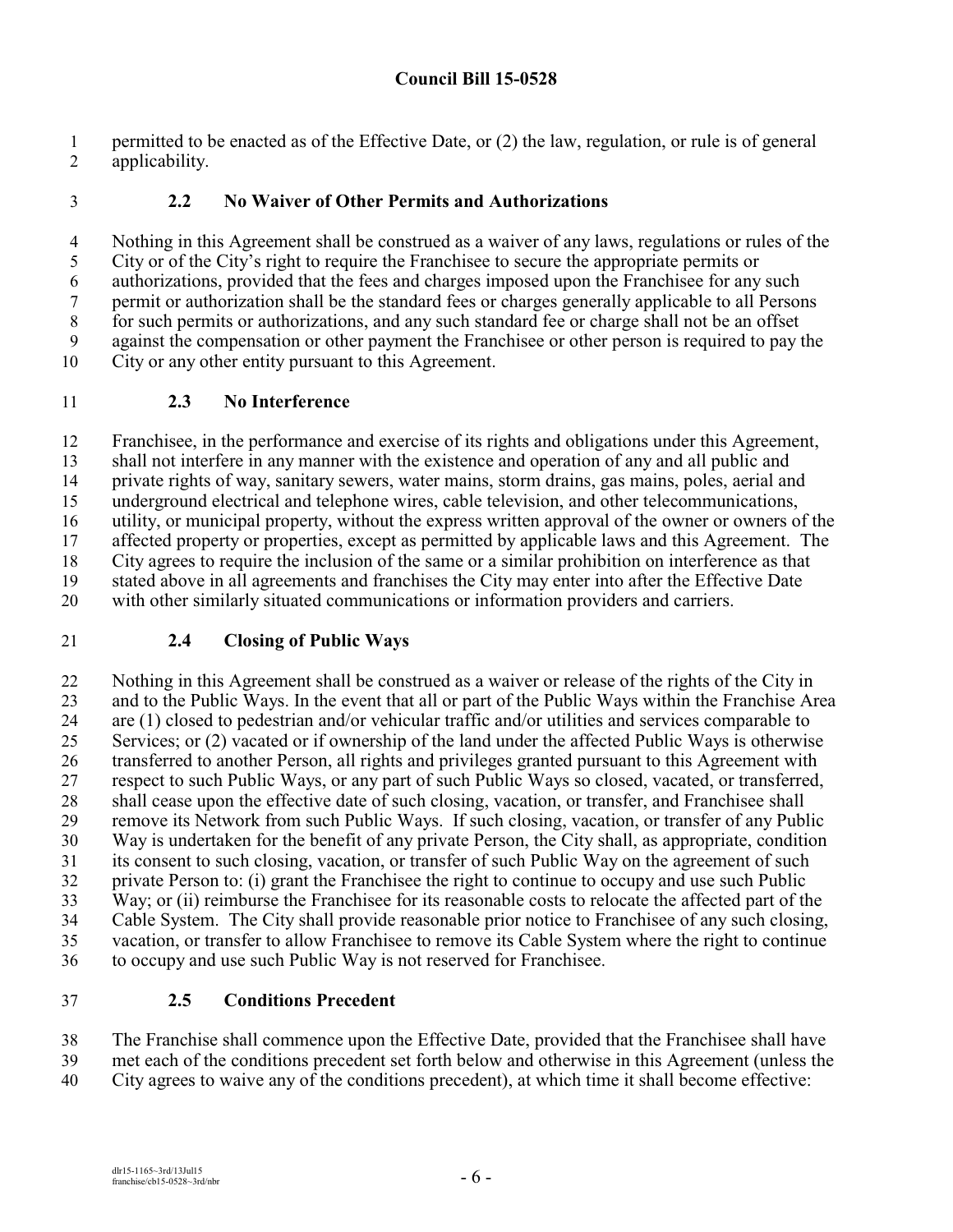|              | 1. Board and Council Action. All necessary approvals of this Agreement by the City<br>shall have been obtained.                                                                                                                                                                                                                                                                                                       |
|--------------|-----------------------------------------------------------------------------------------------------------------------------------------------------------------------------------------------------------------------------------------------------------------------------------------------------------------------------------------------------------------------------------------------------------------------|
| b            | 2. Insurance. The Franchisee shall have secured its insurance policies as set forth in<br>Section 23 of this Agreement and delivered the certificate of insurance to the City<br>Solicitor, together with evidence that the premium for each of such policies have<br>been paid, that the policies will be in effect on or before the Effective Date, and<br>that the policies are in accordance with this Agreement. |
| 8<br>9<br>10 | 3. Clean Hands Certification. The Franchisee shall have paid all amounts due and<br>owing to the City, including, but not limited to, taxes, fees, fines, penalties and<br>interest.                                                                                                                                                                                                                                  |

**3.0 Relation to Attachment Rights**

12 This Franchise does not confer upon Franchisee any right to place or attach Facilities directly<br>13 upon or to structures located in the Public Way that are owned by the City or by a third party. upon or to structures located in the Public Way that are owned by the City or by a third party, including but not limited to City-owned streetlights and third party electric utility poles. Franchisee shall secure and maintain any license, lease or other right as may be necessary for

such desired attachment by way of a separate attachment agreement or other similar instrument

executed with such entity.

## **3.1 Preference for Attachment to City Facilities**

In any situation in which Franchisee has a choice in siting or attaching Facilities to City-owned

structures or to structures owned and/or controlled by a third party, Franchise shall attach to City-

 owned structures, provided attachment to such City-owned structures in that circumstance is at least functionally equivalent, as a technical and operational matter, to such third-party facilities

for purposes of the operation of Franchisee's DAS network.

# **4.0 Term**

This Franchise shall be for a period of ten (10) years from the date this Franchise is approved and

adopted by ordinance of the Mayor and City of Baltimore City.

This Franchise may be automatically renewed for three (3) additional five (5) year terms

provided Franchise is not in default, is not in arrears with regard to, and does not dispute, any

amount of Franchise fees, and provided the City has not given notification of its desire to

terminate the Franchise at least one hundred twenty (120) days prior to the expiration of the then-

current term, and further provided that Franchisee has not given City notice of Franchisee's

32 intention not to renew, such notice to be given not less than one hundred twenty (120) days prior<br>33 to the expiration of the current Franchise term.

to the expiration of the current Franchise term.

## **5.0 Franchise Fee**

For the right to construct, install, maintain, repair, operate, replace and remove Network

36 Facilities in the Public Way, Franchise Franchisee shall pay to the City a Franchise Fee in the

37 amount of one hundred dollars (\$100.00) per year. Payment shall be made no later than 30 days

following the conclusion of each fiscal year.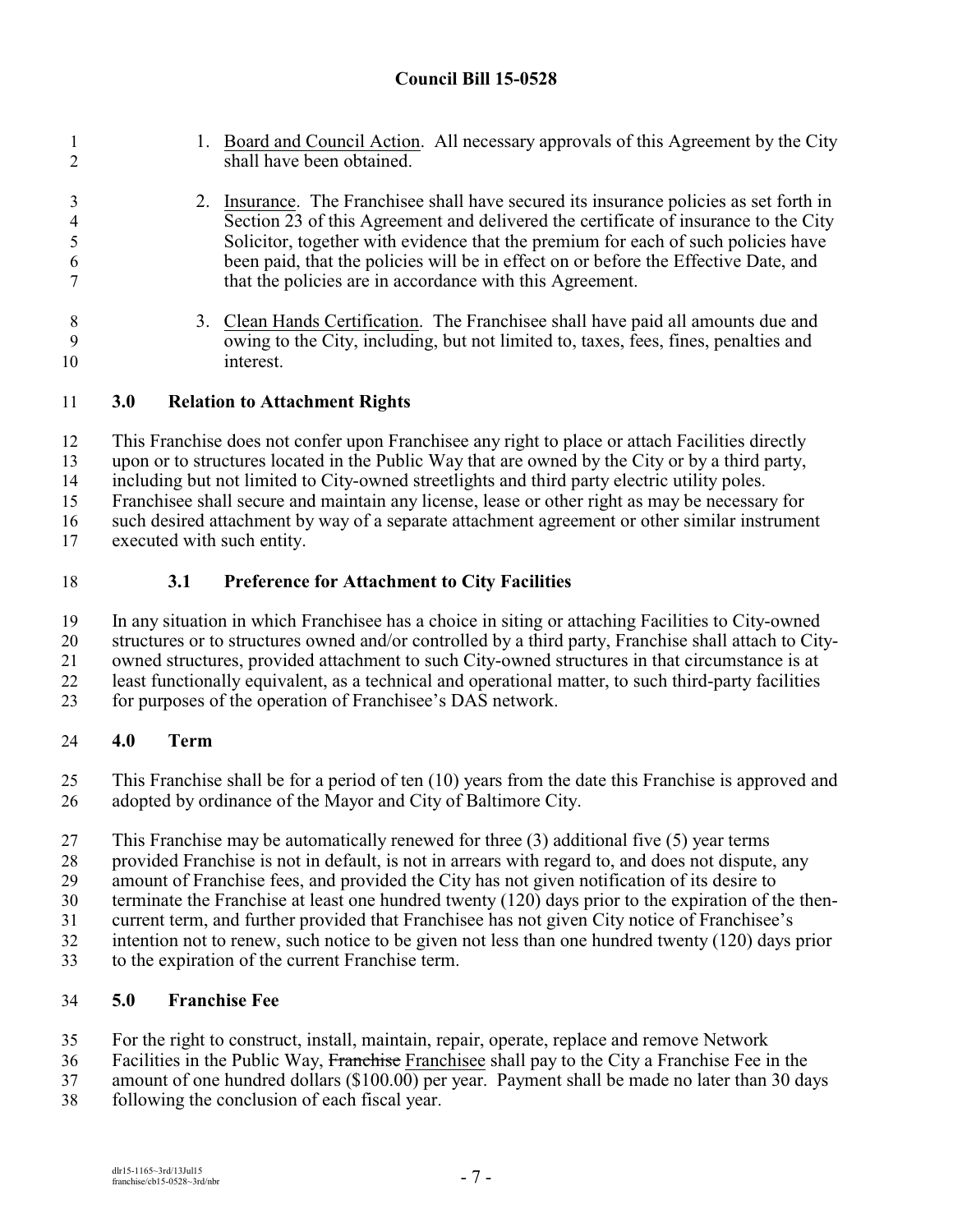## **6.0 Use of Facilities**

 The authority granted by this Franchise extends to the use of Facilities for purposes related to the operation of one or more Networks and the offering of Services. Any non-incidental use of such 4 Facilities for a purpose other than a Network or Service, as described in this Agreement, or the<br>5 installation of facilities unrelated to a Network or Service, may require additional Authorization installation of facilities unrelated to a Network or Service, may require additional Authorization from the City.

### **7.0 Installation Specifications**

#### **7.1 Conduit**

 For the deployment of new fiber optic cable in the Public Way for the Network, Franchisee shall use existing City-owned Conduit. In the event there is no available City-owned Conduit to meet Franchisee's requirements, Franchisee may in coordination with the City causes the construction 12 of additional Conduit in the Public Way. All such construction shall be consistent with City<br>13 specifications and include at least two additional spare ducts for future use for fiber installation 13 specifications <u>and include at least two additional spare ducts for future use for fiber installation</u>,<br>14 and Franchisee agrees that title in such property shall transfer to the City upon its substantial and Franchisee agrees that title in such property shall transfer to the City upon its substantial completion.

**7.2 Installation Plan**

 The installation of Facilities shall be made in accordance with plans and specifications approved by the City, and after obtaining all necessary permits for all work in the Public Way. Franchisee 19 shall submit to the Baltimore City Department of Transportation an initial installation plan, and<br>20 any subsequent work plans concerning installations not addressed in the initial work plan, which any subsequent work plans concerning installations not addressed in the initial work plan, which shall include fully dimensioned site plans and specifications that are drawn to scale and show (1) the specific Facilities, (2) the specific proposed location of such Facilities (including specific identification of each attachment to a City-owned or third-party structure located in the Public Way); (3) the route of fiber optic cable utilized by the Network; (4) the proposed type of construction materials for all structures, and any other details that the City may reasonably request which are also applicable to other regulated utilities operating within the Public Way. Such installation plans may be submitted as part of Franchisee's annual construction report described in Section 14.

## **7.3 Approval by City**

 Franchisee shall not attach, install, maintain, or operate any Facilities in or on the Public Way until plans for such work have been approved by the City (which shall not be unreasonably withheld, delayed, conditioned or denied), and all necessary permits have been properly issued. Substantial modification to an installation plan (including, for example, a change of Node site) 34 made in the course of construction shall require the written consent of the City, upon which the<br>35 City shall act promptly, and may require modification of an existing or issuance of a new permit City shall act promptly, and may require modification of an existing or issuance of a new permit.

 Approval of plans and specifications and the issuance of any permits by the City shall not release Franchisee from the responsibility for, or the correction of, any errors, omissions or other mistakes that may be contained in the plans, specifications and/or permits. Franchisee shall be responsible for notifying the City and all other relevant parties immediately upon discovery of such omissions and/or errors and with obtaining any amendments for corrected City-approved permits, as may be necessary.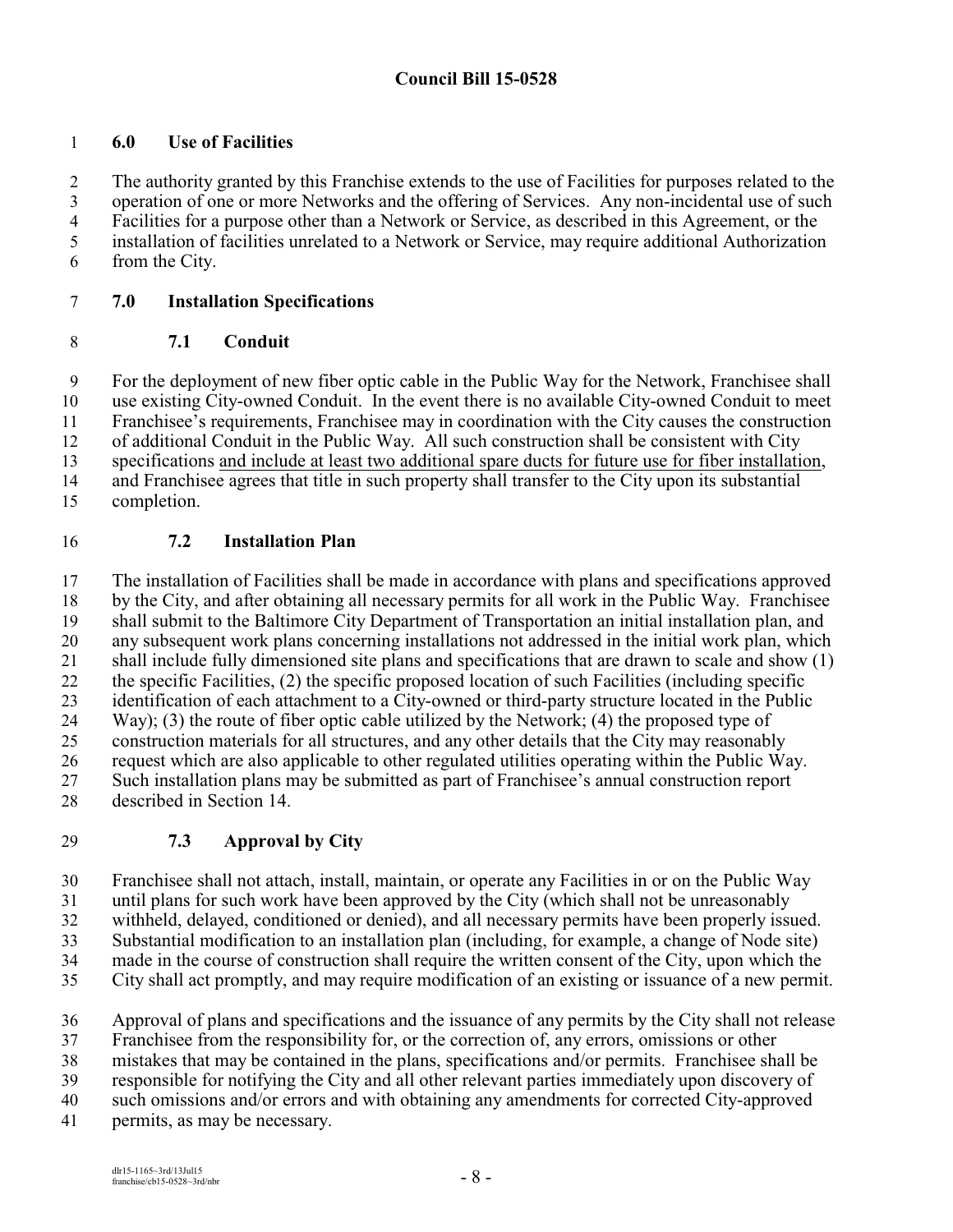- The City shall use its best efforts to promptly respond to a request for plan approval or
- modification within 60 days, and will cooperate with Franchisee to facilitate the prompt
- processing and issuance of any required permits.
- 4 Franchisee is encouraged to submit installation plans and requests for approval as part of<br>5 Franchisee's annual report described in Section 14.
- Franchisee's annual report described in Section 14.

## **8.0 Construction**

# **8.1 Compliance with Standards and Specifications**

 All construction and maintenance shall be done in a workmanlike manner, and the Franchisee shall meet or exceed all construction and service requirements required by this Agreement, the Baltimore City Code, and Applicable Law. All work involved in the construction, installation, operation, repair, and maintenance of the Network shall be performed in a safe, thorough, and 12 reliable manner using materials of good and durable quality. The Franchisee shall comply with<br>13 applicable codes and industry standards, including the specifications set forth in the most recent 13 applicable codes and industry standards, including the specifications set forth in the most recently<br>14 published edition of the "City of Baltimore Department of Public Works Bureau of Highways published edition of the "City of Baltimore Department of Public Works Bureau of Highways Manual of Design Procedure and Criteria (1972)," as amended from time to time and the "City of Baltimore Department of Public Works Specifications for Material, Highways, Bridges, Utilities, and Incidental Structures (1979)," as amended from time to time ("Green Book"); administrative orders of the City Department of Transportation, as amended from time to time; the National Electrical Code, as adopted by the City from time to time; the National Electrical Safety Code, as adopted by the City from time to time; all rules, standards, practices, and procedures of the FCC, 21 as amended from time to time; and the requirements of other utilities whose poles and conduits<br>22 the Franchise may use, as amended from time to time. the Franchisee may use, as amended from time to time.

- **8.2 Safety Precautions**
- **8.2.1 Standard of Care**

 The Franchisee shall employ ordinary care at all times and employ commonly accepted methods and devices for the prevention of failures and accidents that are likely to cause damage, injury, or 27 nuisance to the public. In addition, the Franchisee shall, at its sole cost and expense, undertake all necessary and appropriate efforts to prevent accidents at its work sites. The Franchisee shall all necessary and appropriate efforts to prevent accidents at its work sites. The Franchisee shall comply with the Occupational Safety and Health Act of 1970, (29 U.S.C. §§ 651- 78), as amended, and all other Applicable Law.

**8.2.2 Protection of Construction Areas**

 The Franchisee shall comply with the safety requirements of all permits, licenses, and other forms of approval or authorization. In addition, Franchisee shall maintain reasonable barriers, lights, signs, cones, and other similar warnings and protective devices required for the safety of the public in compliance with this Agreement and Applicable Law. If the Franchisee places any such device in any Public Way, the device shall be placed and maintained in a way that does not interfere with the usual travel or other existing and anticipated uses of the Public Way.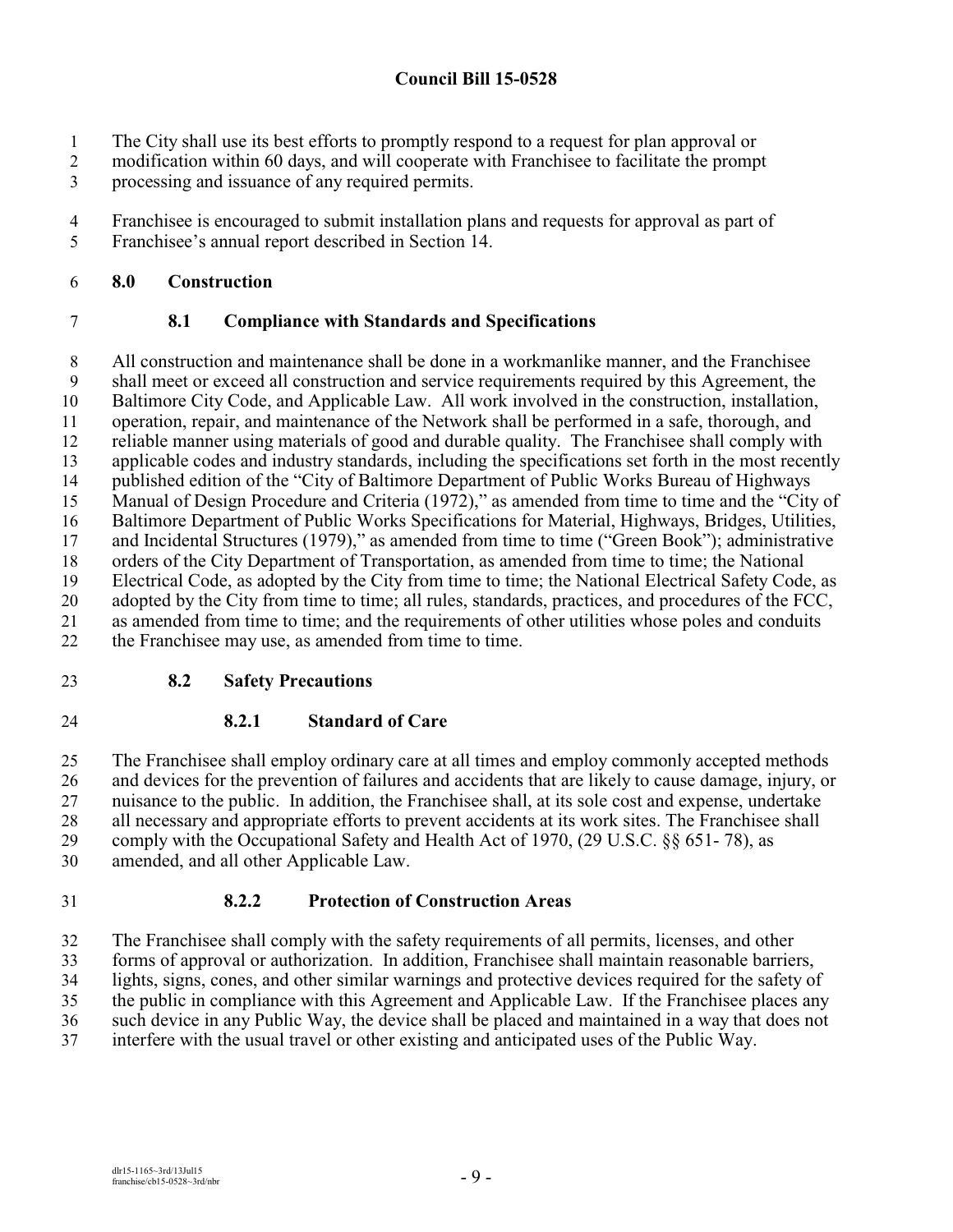## **8.2.3 Emergency Notification**

 The Franchisee shall provide the City with a twenty-four (24) hour emergency telephone number at which a representative of the Franchisee, not voice mail or a recording, can be contacted in the 4 event of an emergency. The Franchisee shall respond within twenty-four (24) hours to address the reported emergency.

the reported emergency.

### **8.3 Identification**

 The Franchisee shall provide a standard identification document to all employees, including employees of subcontractors, who will be in contact with the public. The identification document shall include a telephone number that can be used for verification. In addition, the Franchisee shall clearly identify all personnel, vehicles, and other major equipment operating under its authority.

#### **8.4 Antennas and Towers**

Antenna supporting structures and towers shall be designed for the proper loading as specified in

Electronic Industry Association's R.S. 222-C Specifications. In addition, antenna supporting

structures and towers shall be designed in accordance with the International Building Code, as

 amended, and shall be painted, lighted, erected, and maintained in accordance with all applicable rules and regulations of the Federal Aviation Administration and all other Applicable Law.

## **8.5 Disruption, Interference and Damage**

Franchisee shall use commercially reasonable efforts to coordinate construction, installation, and

maintenance of the Facilities to minimize unnecessary disruption, including, as appropriate,

coordination with applicable City agencies. Franchisee shall not interfere with the use or

development of any property of the City or any other person, and promptly upon completion of

construction, erection or installation of Facilities, Franchisee shall, at its own cost and expense,

promptly repair any damage to property resulting from such activity to original condition.

## **8.6 Materials and Claims**

 All materials furnished for any work done on the Franchised Premises by Franchisee shall be at Franchisee's sole cost and expense. Franchisee agrees to protect the Franchised Premises, and City, from all claims of contractors, laborers and material men. Franchisee shall promptly pay all contractors and materialmen, so as to minimize the possibility of a lien attaching to the Facilities. Should any such lien be made or filed, Franchisee shall cause the same to be discharged and released of record by bond or otherwise within thirty (30) days after written

request by City.

# **8.7 One Call Notification System**

For the Term of this Agreement, Franchisee shall become a full-time, private sector member of:

(A) the DPW Utility Coordinating Committee; and (B) the One Call Notification System

(otherwise known as "Miss Utility") and shall comply with all of the marking and location

verification requirements of the One Call Notification System.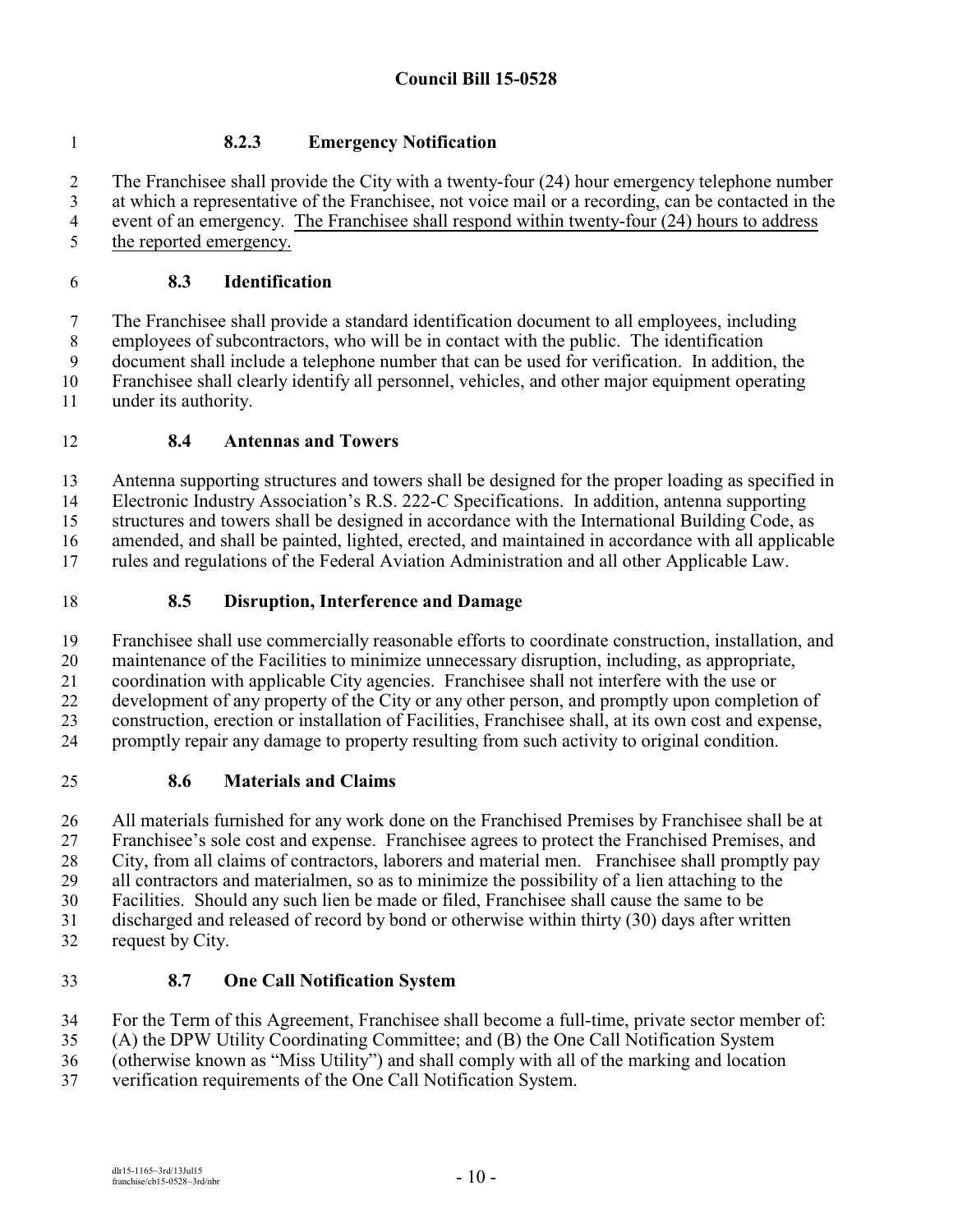## **8.8 No Advertisement**

 Franchisee shall not place any advertisement or other notice on or about the Facilities which identifies the Franchisee in any way (except for emergency notification postings).

### **8.9 Inspection by City**

 The City shall have commercially reasonable access to inspect any work conducted by Franchisee during the construction of Facilities.

#### **9.0 Maintenance and Repair**

#### **9.1 Generally**

 Franchisee shall, at its sole cost and expense, perform all maintenance and repairs reasonably needed to maintain Facilities in good condition and neat and orderly appearance, and in compliance with all applicable Laws. Franchisee shall keep the Facilities free of debris and anything of a dangerous, noxious or offensive nature or which would create a hazard or undue vibration, heat, noise or interference. If the City gives Franchisee written notice of a failure by Franchisee to maintain the Facilities, Franchisee shall use its best efforts to remedy such failure within forty-eight (48) hours after receipt of such written notice.

#### **9.2 Access to Facilities**

17 Franchisee will be given reasonable access to each of the Facilities in the Public Way for the nuroose of routine maintenance, repair, or removal of Facilities. If any such maintenance purpose of routine maintenance, repair, or removal of Facilities. If any such maintenance activities have the potential to result in an interruption of any City services at the Facility, Franchisee shall provide the City with a minimum of three (3) days prior written notice of such maintenance activities. Such maintenance activities shall, to the extent feasible, be done with minimal impairment, interruption, or interference to City services.

## **9.3 Repair of Public Way**

24 Franchisee shall be responsible for any damage, ordinary wear and tear excepted, to street<br>25 payement, existing facilities and utilities, curbs, gutters, sidewalks, landscaping, and all other pavement, existing facilities and utilities, curbs, gutters, sidewalks, landscaping, and all other public or private facilities, to the extent caused by Franchisee's construction, installation, maintenance, access, use, repair, replacement, relocation, or removal of Facilities in the Public Way. Franchisee shall promptly repair such damage and return the Public Way and any affected adjacent property to a safe and satisfactory condition to the City in accordance with the City's applicable street restoration standards or to the property owner if not the City. Franchisee's 31 obligations under this Section 9.3 shall survive for one (1) year past the completion of such reparation and restoration work. reparation and restoration work.

### **9.4 Appearance**

 Franchisee shall cooperate with the City on all issues of aesthetics and appearance and shall obtain design and location approval from the Planning Department for all attachments that are subject to this Agreement. Franchisee shall follow all legally binding City policies and state and local ordinances with respect to aesthetics and appearance for the duration of the Franchise.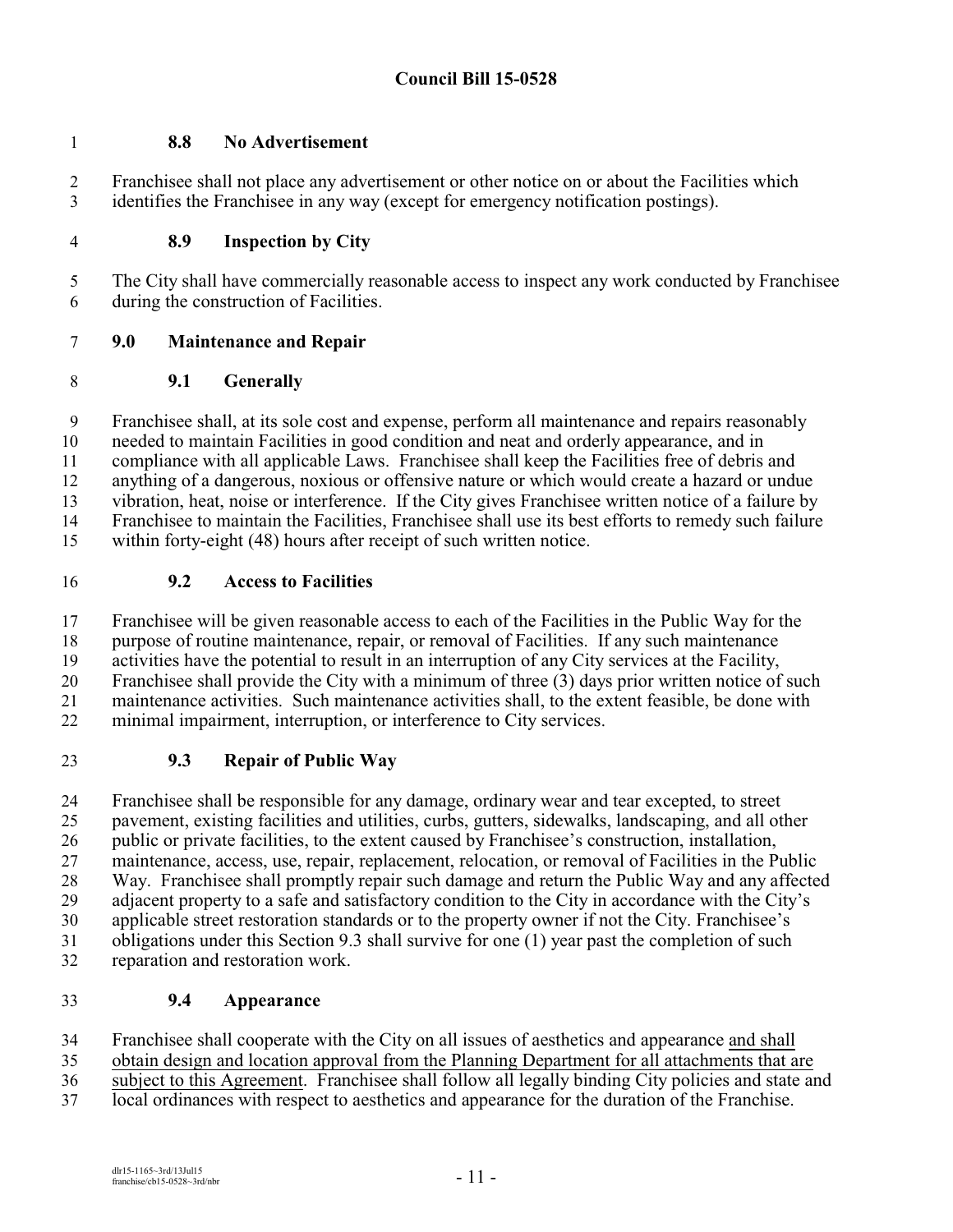## **9.5 Graffiti**

 Franchisee shall at all times keep and maintain the Facilities free of all graffiti located thereon. City shall notify Franchisee in writing if graffiti is located on Facilities. Thirty (30) days after 4 notice in writing is received by Franchisee, City shall have the right to abate any graffiti present<br>5 on Facilities and Franchisee shall reimburse City all costs directly attributable to graffiti on Facilities and Franchisee shall reimburse City all costs directly attributable to graffiti abatement of Facilities which are incurred by City within thirty (30) days of City's presenting Franchisee with a statement of such costs.

## **9.6 Performance Bond**

 At its sole and absolute discretion, City may at any time during the Term require Franchisee to provide a bond in an amount determined by the City to represent the estimated cost of Franchisee's obligations under this Section, which the City may require Franchisee to increase from time to time to reflect the reasonable estimated cost of performing such obligations, to secure performance of Franchisee's obligations under this Section.

#### **10.0 Electricity Use**

Franchisee shall be responsible for obtaining and paying for any and all electrical utility service

that Franchisee requires for the use or maintenance of Facilities. City will reasonably cooperate

with Franchisee in an effort by Franchisee to obtain electrical service from a location serving a

City facility.

## **11.0 New Poles; Pole Replacement**

## **11.1 New Poles**

Franchisee shall not erect poles, conduits, or other Facilities in an Public Way without all

necessary permits and authorizations and the express permission of the City. Franchisee

acknowledges that the installation of new stand-alone or streetlight poles in the Public Way is not

- the City's preference and agrees to limit such requests as a last resort. In the event the
- construction of one or more new poles is necessary to execute Franchisee's planned installation
- 26 of Facilities, Franchisee may request City approval to construct, at Franchisee's sole expense,<br>27 such poles that will comply with all applicable building permits, applicable City, state and such poles that will comply with all applicable building permits, applicable City, state and
- federal specifications and laws ("New Poles"). Any New Poles constructed by Franchisee shall
- comport with the character of existing poles in the area. City shall consider any request to
- construct a New Pole in a nondiscriminatory manner and shall accommodate Franchisee's
- request to the same or substantially similar extent as the City accommodates such requests from
- other providers of telecommunications services within the City.

# **11.2 City Use of New Poles**

The City may use any New Poles for City purposes, including but not limited to streetlights and

other lighting so long as such use does not interfere with Franchisee's use of its Network or

Facilities. Franchisee shall not be responsible for maintenance, repair or replacement of City-

- owned lights, light bulbs and equipment or equipment owned by third parties authorized by the
- City on the New Poles. At the City's request, Franchisee shall deed any new pole to the City.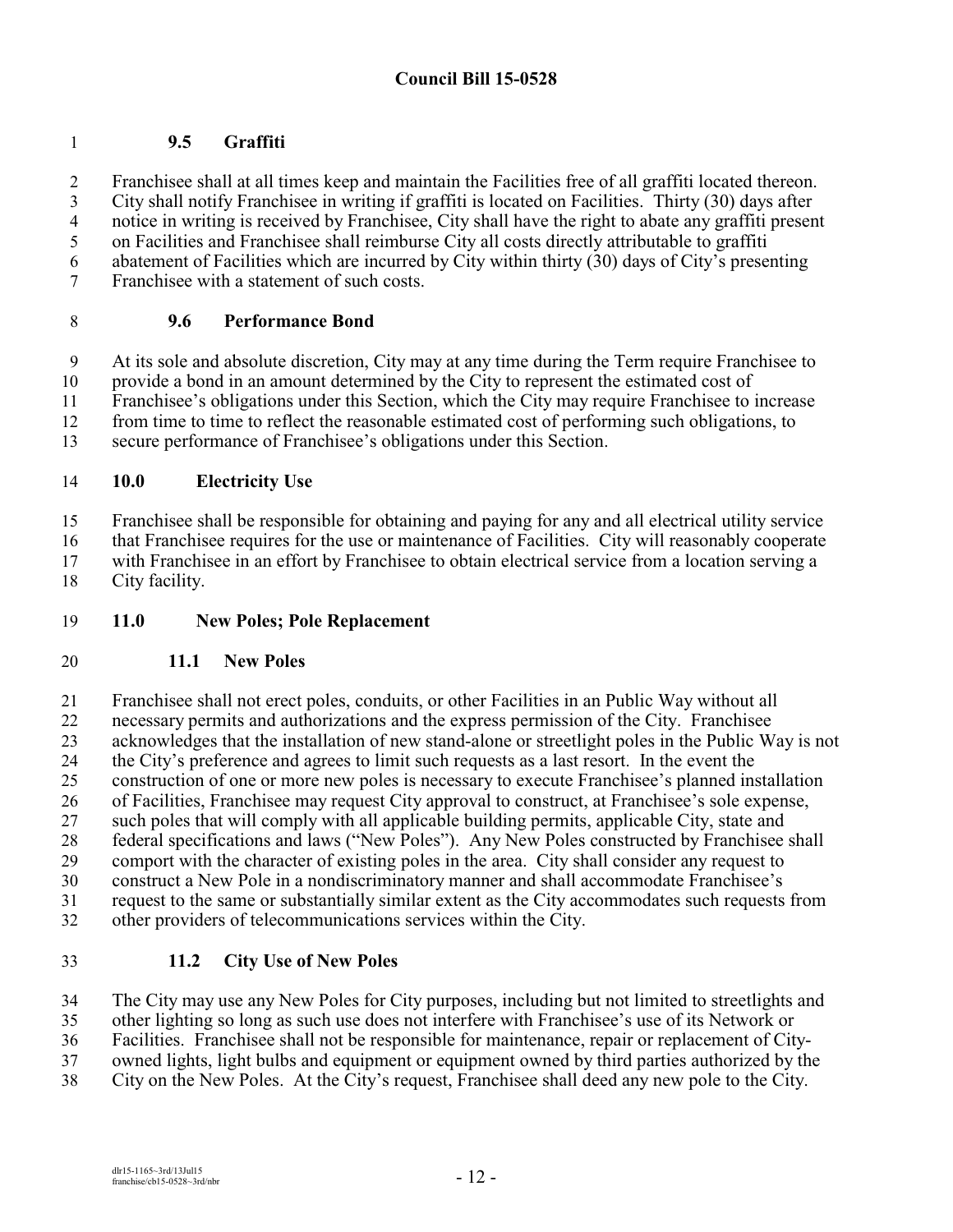## **12.0 Removal and Modification of Facilities During Term**

#### **12.1 Franchisee Right to Remove**

 During the Term, Franchisee shall have the right to remove from the Public Way all or any portion of Facilities from time to time, whether before or after a default under this Franchise, in Franchisee's sole discretion with prior notice to City. Franchisee, at its own cost and expense, 6 shall promptly dispose of any materials used and/or generated any and all removal activities, and<br>
<sup>7</sup> shall promptly repair any damage to the Public Way to its condition prior to construction and <sup>7</sup> shall promptly repair any damage to the Public Way to its condition prior to construction and<br><sup>8</sup> installation of such Facilities by Franchisee, reasonable wear and tear excepted. Should the installation of such Facilities by Franchisee, reasonable wear and tear excepted. Should the Franchisee wish to exercise its right of removal, the Franchisee is required, at its own cost and expense, to leave in place the fiber strands provided for and dedicated to the use of the City.

**12.2 Removal Due to Public Project**

12 Upon receipt of a written demand from the City pursuant to this Section 12.2, Franchisee, at its<br>13 sole cost and expense, shall remove and relocate any part of the Network or Facilities 13 sole cost and expense, shall remove and relocate any part of the Network or Facilities<br>14 constructed, installed, used and/or maintained by Franchisee whenever the City reason constructed, installed, used and/or maintained by Franchisee whenever the City reasonably determines that the removal is needed for any of the following purposes: (a) if required for the construction, completion, repair, relocation, or maintenance of a City or other governmental agency project including but not limited to, any change of grade, alignment or width of any street, sidewalk or other public facility; installation of curbs, gutters or landscaping; and construction, maintenance or operation of any underground or aboveground facilities such as sewers, water mains, drains, storm drains, pipes, gas mains, poles, power lines, telephone lines, cable television 21 lines, and tracks; (b) because the Facilities are reasonably considered to be interfering with or adversely affecting proper operation of City-owned light poles, traffic signals, or other City adversely affecting proper operation of City-owned light poles, traffic signals, or other City facilities; or (c) to protect or preserve the public health or safety. The City shall cooperate with Franchisee in relocating any portion of the Network removed pursuant to this Section 12.2 in a manner that allows Franchisee to continue providing Service to its customers, including, but not limited to, expediting approval of any necessary permits required for the relocation of Facilities corresponding to that portion of the Network relocated under this Section. No permitting or other fees may be charged by the City for a removal occurring under this Section.

## **12.3 Removal Due to Termination or Abandonment**

 Following the termination of the Franchise for any reason, or in the event Franchisee ceases to operate and abandons the Network, Franchisee shall, within one hundred twenty (120) days, at its sole cost and expense, remove all Facilities from the Public Way and restore the area affected by Facilities to its condition at the commencement of this Franchise, reasonable wear and tear excepted, and further excepting landscaping and related irrigation equipment, or other aesthetic improvements made by Franchisee to the Facility or the adjacent property, or as otherwise required by the City. Within 90 days of a written request from City, Franchisee will post a payment bond in the amount of \$500,000.00 to address the City's cost of removing any Facilities not removed by Franchisee within one hundred twenty (120) days of termination, and as compensation for any damage to the Public Way relating to the Facilities, reasonable wear and tear excepted. Alternatively, the City may allow Franchisee, in the City's sole and absolute discretion, to abandon the Network, or any part thereof, in place and convey it to the City.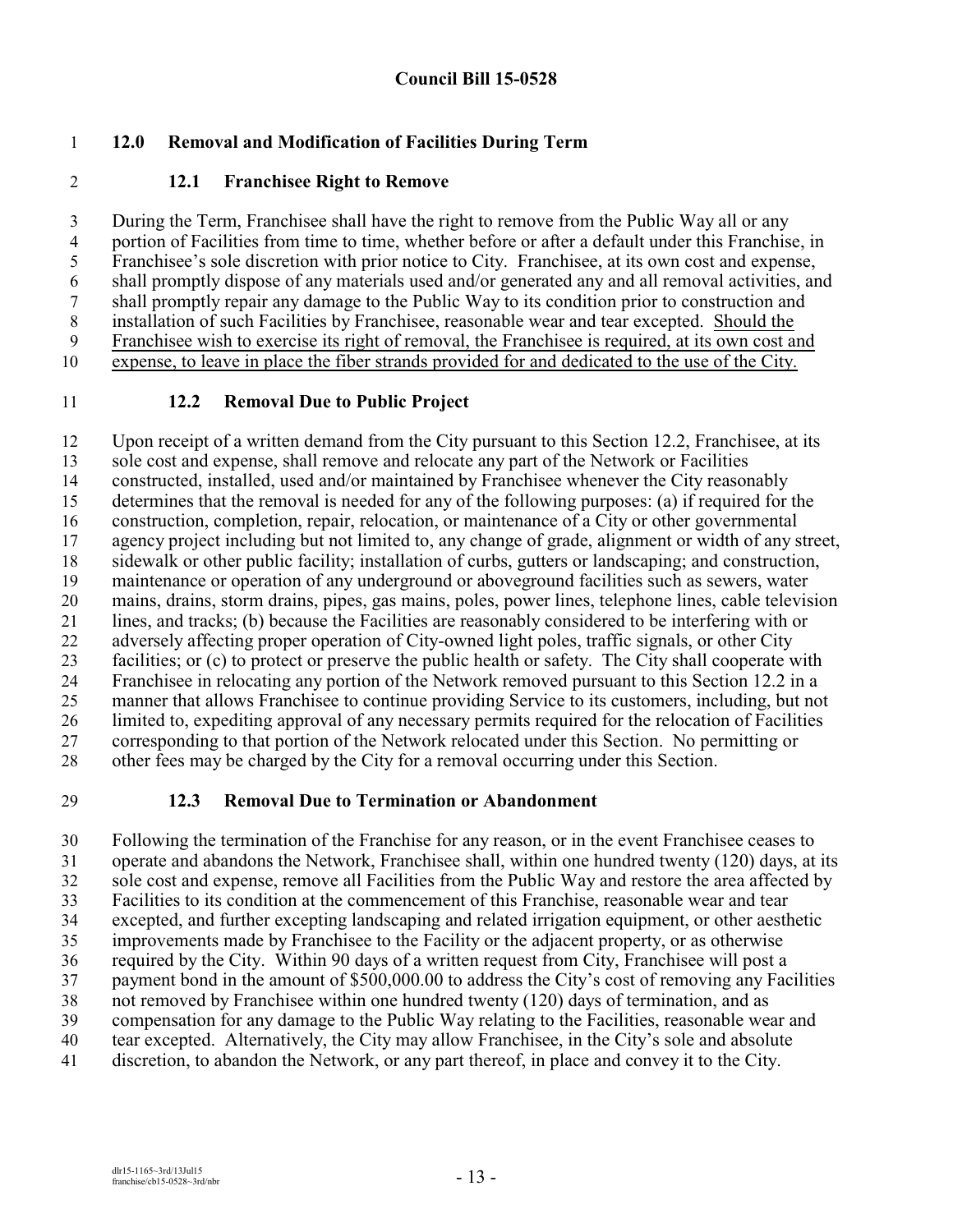## **13.0 Compliance With Laws**

#### **13.1 Generally**

 This Agreement is subject to the terms and conditions of all applicable federal, state and local Laws and the Parties shall comply with any such Laws in the exercise of their rights and performance of their obligations under this Agreement. "Laws" or "Law" as used in this 6 Agreement means any and all statutes, constitutions, ordinances, resolutions, regulations, judicial<br>decisions, rules, permits, approvals or other applicable requirements of the City or other 7 decisions, rules, permits, approvals or other applicable requirements of the City or other<br>8 governmental entity or agency having joint or several jurisdiction over the Parties' activi governmental entity or agency having joint or several jurisdiction over the Parties' activities under this Agreement or having jurisdiction that is applicable to any aspect of this Agreement that are in force on the Effective Date and as they may be enacted, issued or amended during the term of this Agreement.

#### **13.2 Permits and Other Authorizations**

13 Franchisee shall apply for, at its sole cost and expense, and obtain all applicable federal, state, county, and City permits and/or Authorizations required in order to construct, operate, or county, and City permits and/or Authorizations required in order to construct, operate, or otherwise implement and use Facilities in the Public Way, including, but not limited to, a conduit permit and charge, a right of way construction permit, building permits, encroachment permits, and any variance, conditional use permit, ministerial permit, or special exception required under the Baltimore City Zoning Regulations. Franchisee shall pay, as they become due and payable, all fees, charges, taxes and expenses, including conduit charges, associated with such permits and/or other Authorizations. If Franchisee is unable to obtain any necessary permits or 21 Authorizations as required in this Section, Franchisee shall have the right, without obligation, to terminate this Franchise immediately. terminate this Franchise immediately.

#### **14.0 Required Reports**

**14.1 Annual Construction Report**

25 Not later than the fifteenth  $(15<sup>th</sup>)$  day after the close of each calendar year in which any work was performed in the Public Way by Franchisee, the Franchisee shall provide the Baltimore Department of Transportation with the following:

- 28 A. An updated "as-built" map clearly indicating each Node, pad-mounted Facility, control box, and associated fiber network route in the Public Way. Specific identification of attachments to City-owned structures or structures owned by a third party located in the Public Way. Specifying owner of underlying facility (i.e., city, BGE);
- B. A construction plan specifically describing, through maps, illustrations, diagrams, and written description, construction or other significant work planned (substantially in 35 the form of an installation plan described in Section ) relating to Network Facilities for the current calendar year and the following calendar year; and
- C. A cumulative written list of the permits that the Franchisee has received from the city through the last day of the preceding calendar year. The report shall list the type of permit, the location(s) of the work being performed under the permit, the date the work started or is projected to start, and the date the work stopped or is projected to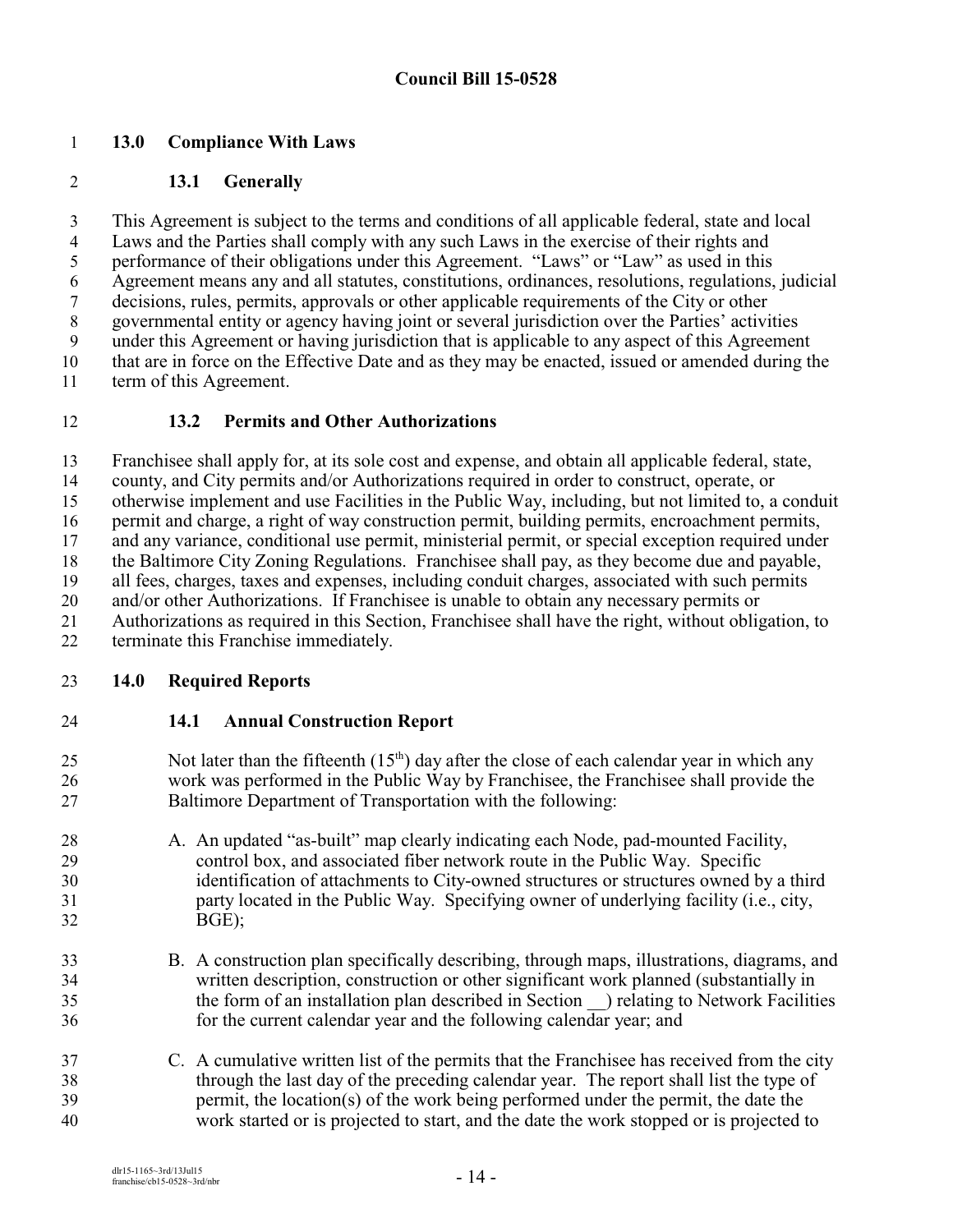stop. The Franchise shall omit a permit from this list after such permit has expired and has not been renewed for three (3) consecutive months.

### **15.0 Default and Remedies**

Each of the following events shall constitute a default of this Franchise ("Default"):

(a) If either Party fails to perform or comply with any of the conditions or covenants of this

Franchise Agreement and such failure continues for a period of thirty (30) calendar days after

written notice thereof, unless the performance cannot be reasonably completed within the thirty

(30) day period, and the Party has commenced good faith efforts to perform and is diligently

- proceeding to complete performance to the satisfaction of the other Party;
- (b) If Franchisee fails to pay the Franchise Fee or other sums herein specified within fifteen (15) calendar days after receipt of written notice of said default;
- (c) If Franchisee is adjudicated as bankrupt, or becomes insolvent.

## **15.1 Default by Franchisee**

In the event of default by Franchisee, the City shall have the right, while any default continues,

beyond any applicable cure period, by giving thirty (30) calendar days written notice to

Franchisee, to terminate this Franchise and promptly remove or require Franchisee to promptly

remove Facilities from the Public Way, at Franchisee's sole cost and expense, without prejudice

18 to any other remedy which the City might be entitled to pursue, including but not limited to<br>19 City's rights under Section 17 to eliminate any interference caused by Facilities. No portion

City's rights under Section 17 to eliminate any interference caused by Facilities. No portion of

the Franchise Fee shall be refunded in the event of a termination on default.

**15.1.1 Self-Help by City**

 In the event of any default of this Franchise by Franchisee and upon the expiration of any applicable cure period set forth in this Franchise, the City may at any time, after notice, cure the default for the account of and at the expense of the Franchisee. If City is compelled to pay or elects to pay any sum of money or to do any act which will require the payment of any sum of money or is compelled to incur any expense, including reasonable attorneys' fees in instituting, prosecuting or defending any action to enforce the City's rights under this Franchise, the sums so paid by City, with all interest, costs and damages shall be deemed to be an Additional Franchise fee and shall be due from the Franchisee to City on the first day of the month following the incurring of the respective expenses.

# **15.2 Default by City**

 In the event of default by the City, Franchisee shall have the right to pursue any remedies available to it against the City under applicable law, including, but not limited to, the right to terminate this Agreement after thirty (30) days written notice and an opportunity to cure the

default.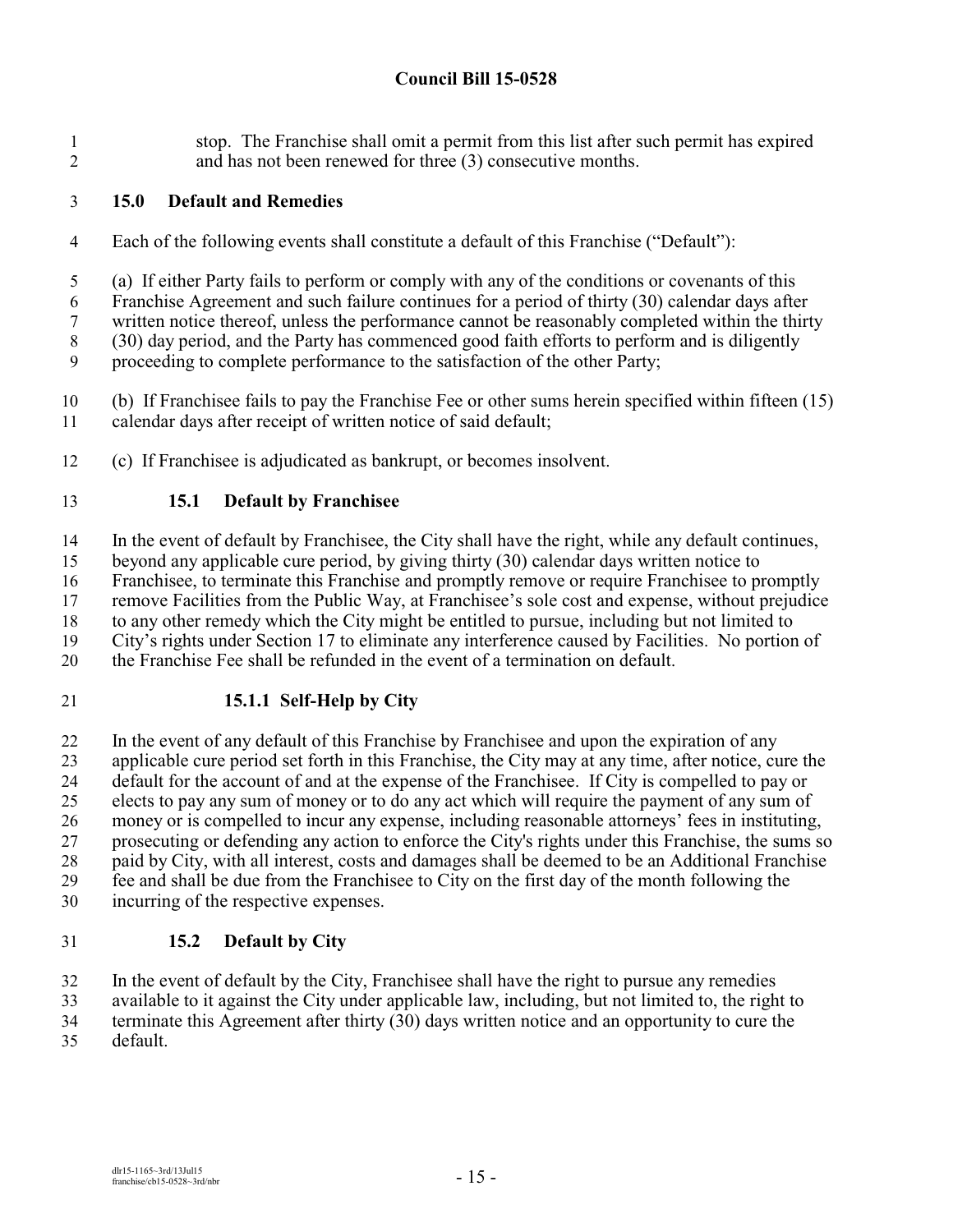### **16.0 City Termination Right**

 In addition to the remedies set forth in this Section 17, the City shall have the right to terminate this Agreement (i) if the City is mandated by law, a court order or decision, or the federal or state government to take certain actions that will cause or require the removal of the Facilities from the Public Way; (ii) if Franchisee's licenses to operate the Network and/or provide Service are terminated, revoked, expired, or otherwise abandoned; or (iii) for the City's convenience.

### **17.0 Radiofrequency Interference; MPE Evaluation**

 Radiofrequency Interference. Franchisee shall install and operate Facilities of a type and frequency that will not cause radiofrequency interference to any FCC-licensed devices or with respect to the City's existing operations. In the event of an emergency relating to interference, upon notification of such emergency by City, Franchisee shall disconnect its operations and Facilities from a remote location. If Franchisee does not promptly disconnect its operations and 13 Facilities after being notified by the City due to an emergency, City shall be permitted to<br>14 disconnect Franchisee's operations and Facilities immediately, whether such Facilities is disconnect Franchisee's operations and Facilities immediately, whether such Facilities is located on a City-owned facility or a third-party facility within the public right of way. City may perform, or cause to be performed, upon notice to Franchisee, a technical evaluation to determine the cause of interference. If, after considering the results of Franchisee's inspection and tests or any technical evaluation performed by City, City determines that Franchise is directly causing interference to City's operations, City shall promptly notify Franchisee and Franchisee shall immediately cease interfering with City's operations. If Franchisee fails to cease its interference with City's operations within twelve (12) hours of such determination, City shall have the right 22 to take any steps it deems necessary, in its reasonable judgment and discretion, to cause the<br>23 interference to cease. Franchisee shall be responsible for all reasonable payments and/or interference to cease. Franchisee shall be responsible for all reasonable payments and/or expenses relating to the City's actions to correct any interference problems caused by Franchisee.

For a period of thirty (30) calendar days after City determines that Franchisee's operations have

caused interference, Franchisee may request, and, if its request is approved by the City, may

perform intermittent testing of potential cures during specified hours. City's approval of a

request to remain and conduct intermittent testing during specified hours shall not be

- unreasonably withheld, delayed or conditioned.
- City's sole liability to Franchisee for action taken pursuant to this Section 18 shall consist of the
- value of any damage or repairs made necessary to affected Facilities by willful or grossly
- negligent acts of the City. In no event shall the City be liable for loss in value of Franchisee's
- Facilities, or any loss of revenue by Franchisee resulting from removal.
- MPE Evaluation. Upon request from the City, Franchisee shall provide the City an up-to-date
- report on Maximum Permissible Exposure (MPE) regarding radio frequency emissions and
- maximum exposure for humans. A copy of any MPE reports submitted to the FCC shall be
- given to the City within ten days of FCC submission. Failure to provide the report or failure to
- comply in a timely manner with FCC standards for limiting human exposure to radio frequency
- emissions shall be an event of default. Within thirty (30) days after it receives an MPE report
- from the Franchisee, the City shall make the report available for public review on the City
- website.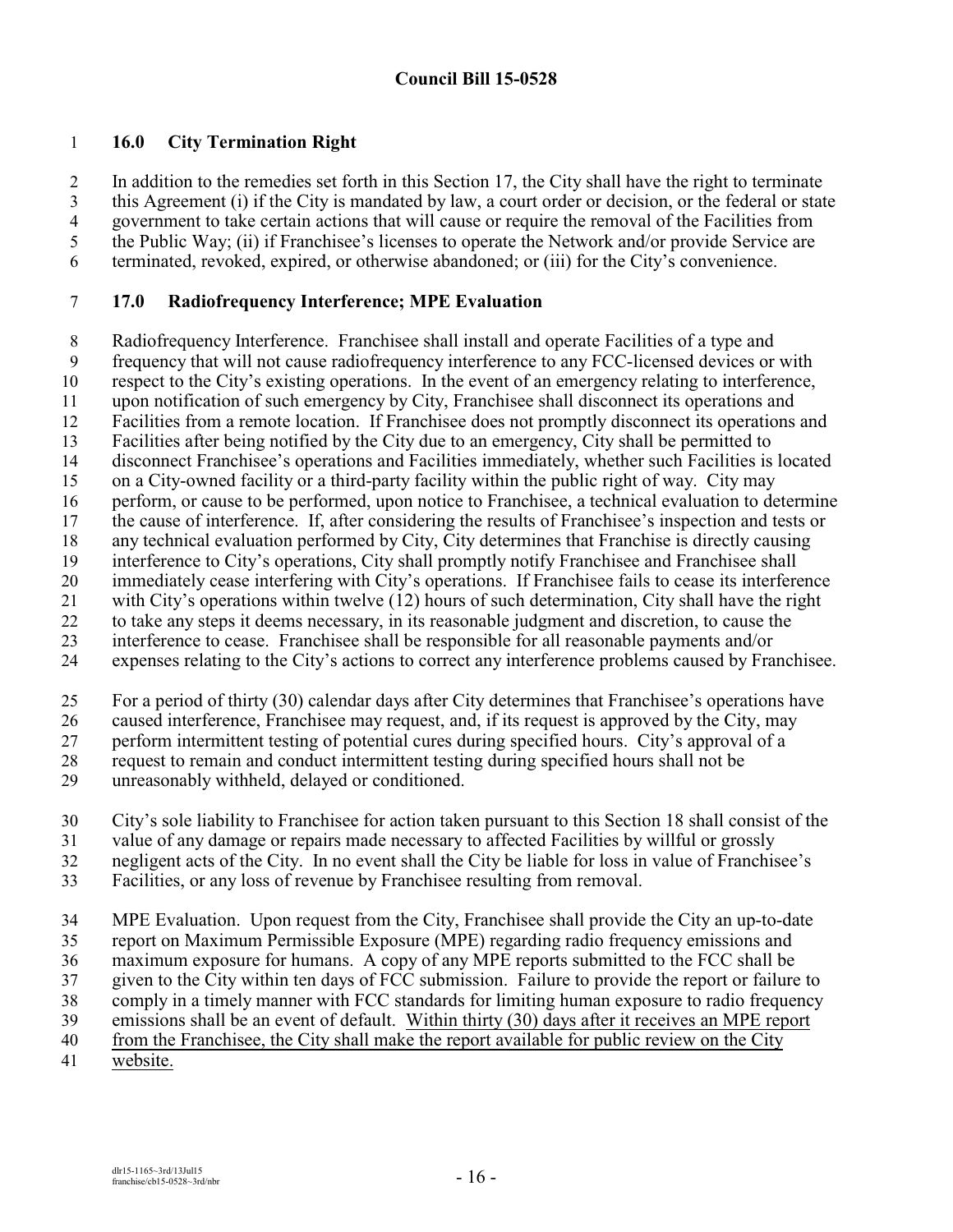## **18.0 Annual Financial Statement**

 On an annual basis, Franchisee shall provide to the City a financial statement describing services provided within the City and Gross Revenues received from such services.

#### **19.0 Interest**

 If Franchisee fails to make any payment under this Agreement when due, such amounts shall accrue interest from the date such payment is due until paid, including accrued interest, at an

annual rate of ten percent (10%) or, if lower, the highest percentage allowed by law.

#### **20.0 Taxes**

Franchisee agrees that it will be solely responsible for the payment of any and all applicable

 taxes, fees and assessments levied on its ownership, use and maintenance of the Network and/or Facilities.

#### **21.0 Liability and Indemnity**

#### **21.1 Indemnification**

 Franchisee agrees to indemnify, defend and hold harmless City, its elected/appointed officials, departments, employees, agents and representatives from any and all claims, demands, suits and actions including attorneys' fees and court costs, connected therewith, brought against the City, 17 its elected/appointed officials, departments, employees, agents and representatives and arising as<br>18 a result of any direct willful, or negligent act or omission of Franchisee, its agents, officers or a result of any direct willful, or negligent act or omission of Franchisee, its agents, officers or employees EXCEPT for any and all claims, demands, suits and actions, including attorneys' fees and court costs connected therewith, brought against City or City's elected/appointed officials, departments, employees, agents and representatives, arising as a result of the sole willful, or negligent act or omission of City, its elected/appointed officials, departments, employees, agents and representatives. This indemnification obligation shall survive the termination of this Agreement.

**21.2 Waiver of Claims**

 Franchisee waives any and all claims, demands, causes of action, and rights it may assert against the City on account of any loss, damage or injury to any Facilities or any loss or degradation of the Services as a result of an event or occurrence which is beyond the reasonable control of the City.

## **21.3 Limitation of the City's Liability**

 Except as provided for in this Section, the City shall be liable only for the cost of repair to damaged Facilities arising from the gross negligence or willful misconduct of the City, its

council or board members, officers, elected trustees, employees, agents, or contractors.

## **22.0 Insurance**

 The Franchisee shall procure and maintain during the term of this Franchise the following required insurance coverages: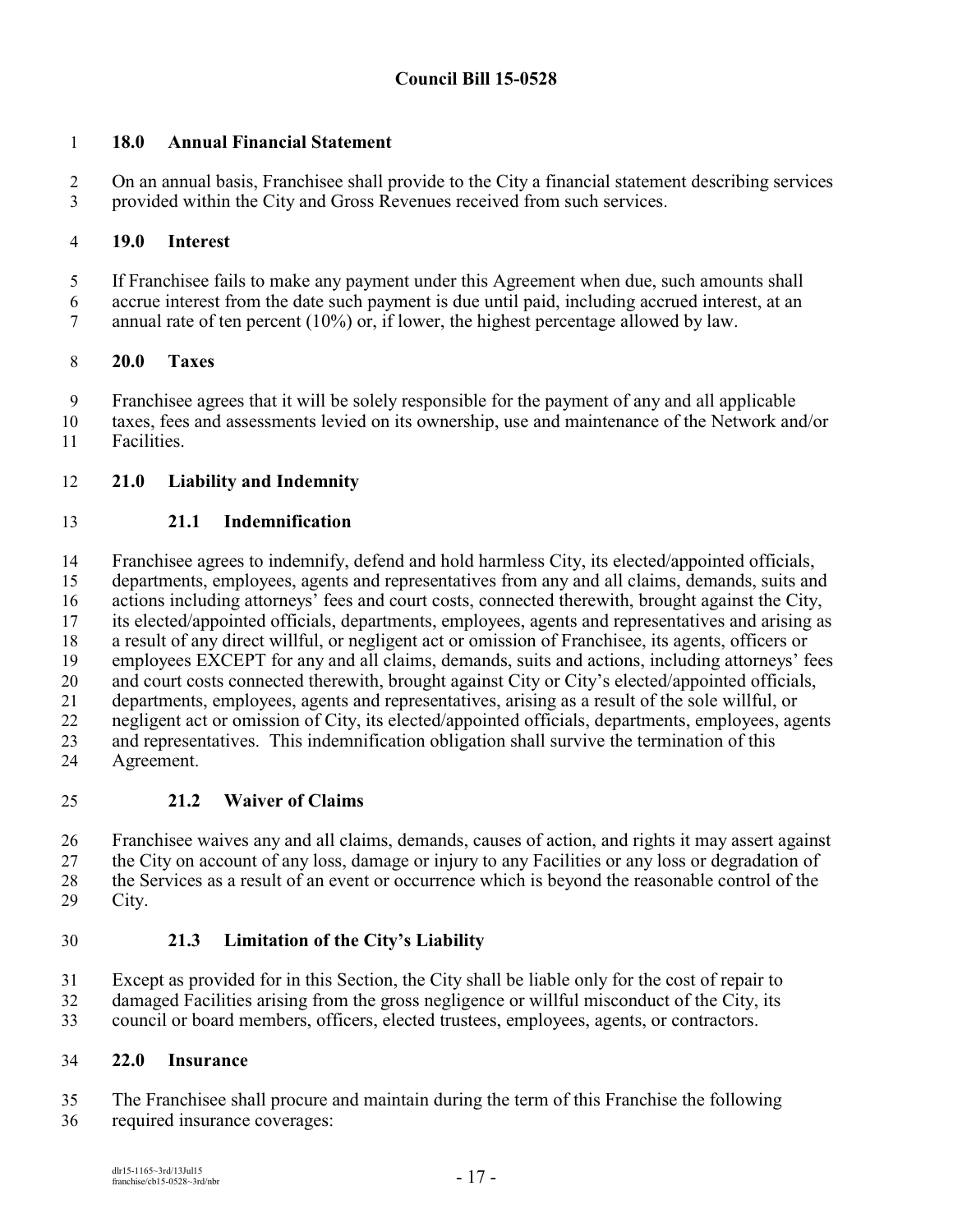(a) Commercial General Liability Insurance at limits of not less than One Million Dollars

(\$1,000,000.00) per occurrence for claims arising out of bodily injuries or death, and property

3 damages. With those polices policies with aggregate limits, a minimum limit of Three Million

Dollars (\$3,000,000.00) is required. Such insurance shall include contractual liability insurance

and environmental insurance.

(b) Business Automobile Liability at limits of not less than One Million Dollars (\$1,000,000.00)

7 per occurrence for all claims arising out of bodily injuries or death, and property damages. The insurance shall apply to any owned, non-owned, franchised, or hired automobiles used in the

insurance shall apply to any owned, non-owned, franchised, or hired automobiles used in the

performance of this Franchise.

(c) Cyber Liability Insurance at limits of not less than One Million Dollars (\$1,000,000.00) per

 occurrence With those polices with aggregate limits, a minimum limit of Three Million Dollars (\$3,000,000.00) is required.

- (d) Workers compensation coverages as required by the State of Maryland, as well as any similar coverage required for this work by applicable federal laws.
- (e) The Mayor and City Council of Baltimore (in their official capacity) their elected/appointed

officials, departments, employees, representatives and agents, shall be covered, by endorsement,

as additional insureds with respect to liability arising out of activities performed by Franchisee,

its employees, agents, representatives, contractors and subcontractors in connection with this

Franchise. City shall be covered by endorsement as additional insured with respect to liability

- arising out or activities performed by Franchisee.
- (f) The insurance shall apply separately to each insured against whom claim is made and/or
- lawsuit is brought, except with respect to the limits of the insurer's liability.

(g) To the extent of the Franchisee's negligence, the Franchisee's insurance coverage shall be

primary insurance as respects to the City, its elected/appointed officials, departments, employees,

agents and representatives. Any insurance and/or self-insurance maintained by City, its

- elected/appointed officials, departments, employees, agents and representatives shall not
- 27 contribute with the Franchisee's insurance or benefit the Franchisee in any way where Franchisee<br>28 is found negligent.
- is found negligent.
- (h) Coverages shall not be suspended, voided, canceled, reduced in coverage or in limits, except

by the reduction of the applicable aggregate limit by claims paid, until after thirty (30) days prior

written notice has been given to the City. There will be an exception for non-payment of

- premium, which is ten (10) days notice of cancellation.
- (i) Insurance is to be placed with insurers with a Best's rating of no less than A:VII, or if not
- 34 rated with Best's with minimum surpluses the equivalent of Best's surplus size VII and must be<br>35 Franchised/approved to do business in the State of Marvland.
- Franchised/approved to do business in the State of Maryland.
- (j) The Franchisee shall furnish the City a "Certificate of Insurance" with a copy of the additional
- insured endorsement as verification that coverage is in force. The City reserves the right to
- require Franchisee to produce a letter from Franchisee's insurance broker verifying that the
- insurance coverage required herein is in effect.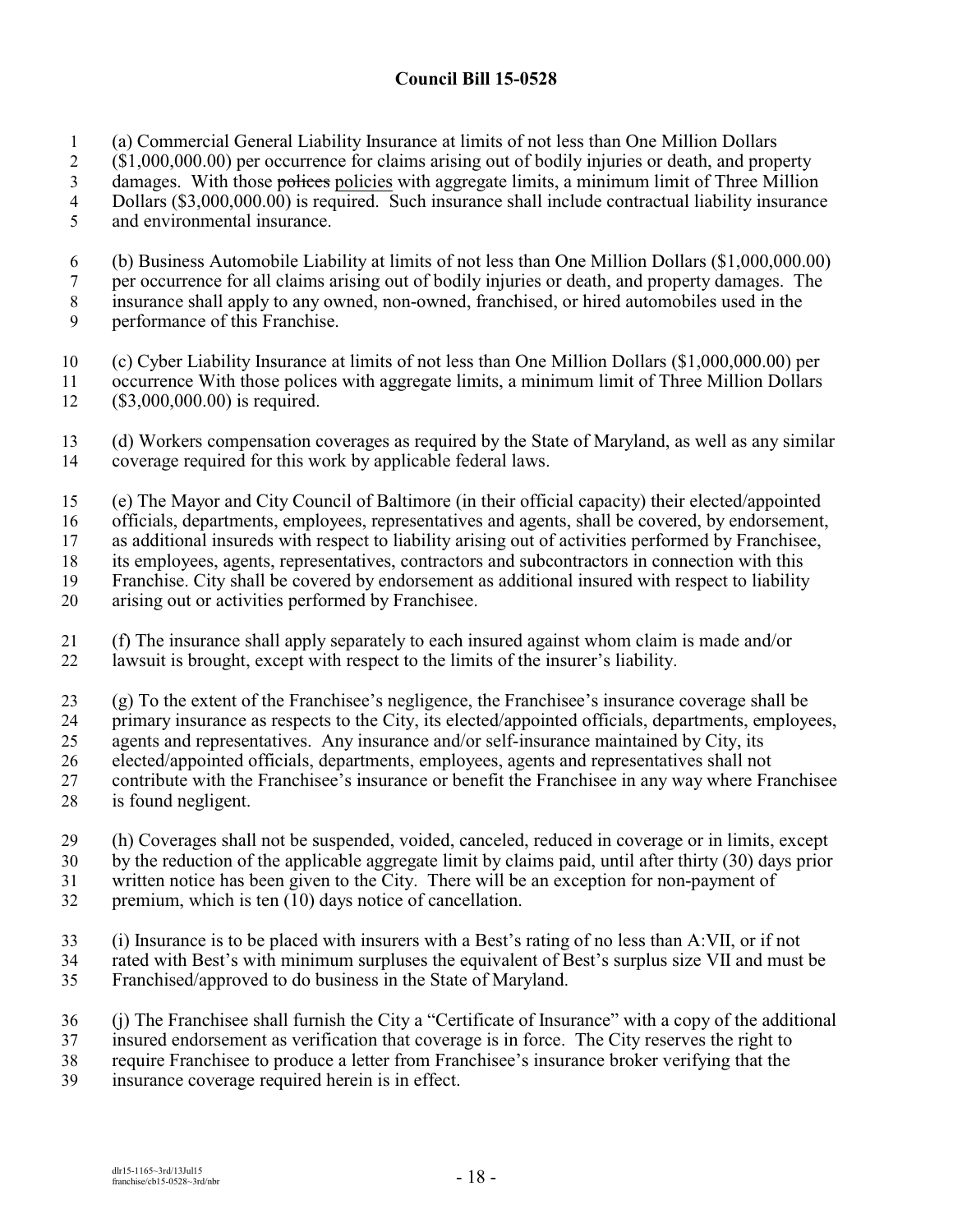(k) Failure to obtain insurance coverage as required or failure to furnish Certificates of Insurance

required may, after thirty (30) days written notice, opportunity to cure and failure to do so, may

render this Franchise null and void; provided, however that no act or omission of the City shall in

any way limit, modify or affect the obligations of Franchisee under any provision of this

Franchise.

## **23.0 Assignment and Subletting**

 Franchisee may not assign, or otherwise transfer all or any part of its privilege in this Franchise 8 without the prior written consent of City which consent shall not be unreasonably withheld, 9 conditioned or delayed; provided, however, that Franchisee may assign its privilege to its parent company, any subsidiary or affiliate of it or its parent company or to any successor-in-interest or entity acquiring fifty-one percent (51%) or more of its stock or assets, subject to the assignee assuming all of Franchisee's obligations hereunder, and subject to any financing entity's interest, if any, in this Franchise. Notwithstanding anything to the contrary contained in this Franchise, 14 Franchisee may assign, mortgage, pledge, hypothecate or otherwise transfer without consent its<br>15 interest in Facilities or in this Franchise to any financing entity, or agent on behalf of any interest in Facilities or in this Franchise to any financing entity, or agent on behalf of any financing entity to whom Franchisee (1) has obligations for borrowed money or in respect of guaranties thereof, (2) has obligations evidenced by bonds, debentures, notes or similar instruments, or (3) has obligations under or with respect to letters of credit, bankers acceptances and similar facilities or in respect of guaranties thereof. Any such assignment to a financing entity or its agent shall be subordinate to the terms of this Franchise Agreement.

## **24.0 Environmental**

 (a) Except in strict accordance with all applicable laws and regulations, Franchisee shall not at any time within the Public Way store, treat, transport or dispose of any hazardous substance, hazardous waste or oil as defined by the Resource, Conservation and Recovery Act of 1976 ("RCRA"), 42 U.S.C. §§ 6901 et seq., Comprehensive Environmental Response, Compensation and Liability Act of 1980 ("CERCLA"), 42 U.S.C. §§ 9601 et seq., Maryland Environment Article Code Ann., Title 4, Sec. 4-401, et seq. and Maryland Environment Article Code Ann., Title 7, subtitle 2.

29 (b) "Environmental Conditions" as used in this Agreement shall mean discovered or<br>30 undiscovered contaminants, pollutants, or toxic substances affecting health or the environ undiscovered contaminants, pollutants, or toxic substances affecting health or the environment, in any way arising from or related to the subject matter of this Franchise which could, or do, result in any damage, loss, cost or expense to, or liability, by City to any person including a government agency or other entity.

 (c) In addition to all other indemnifications contained herein, Franchisee specifically agrees to indemnify, reimburse, defend and hold harmless City, its elected/appointed officials, employees, agents and representatives ("Indemnified Parties") from and against any and all losses, costs, liabilities, including but not limited to liabilities, demands, obligations, claims, suits, actions and expenses, attorneys' fees, consultant fees and court costs connected therewith, brought against the Indemnified Parties, or incurred by any of them, by reason of injury to persons, including death, and damage to property arising out of Environmental Conditions or resulting from any direct, or indirect, willful, or negligent acts or omissions of Franchisee, its contractors, agents, or employees arising from Environmental Conditions, unless solely caused by the negligent act of City. Notwithstanding anything to the contrary herein, Franchisee agrees to defend, indemnify and hold harmless the Indemnified Parties from and against all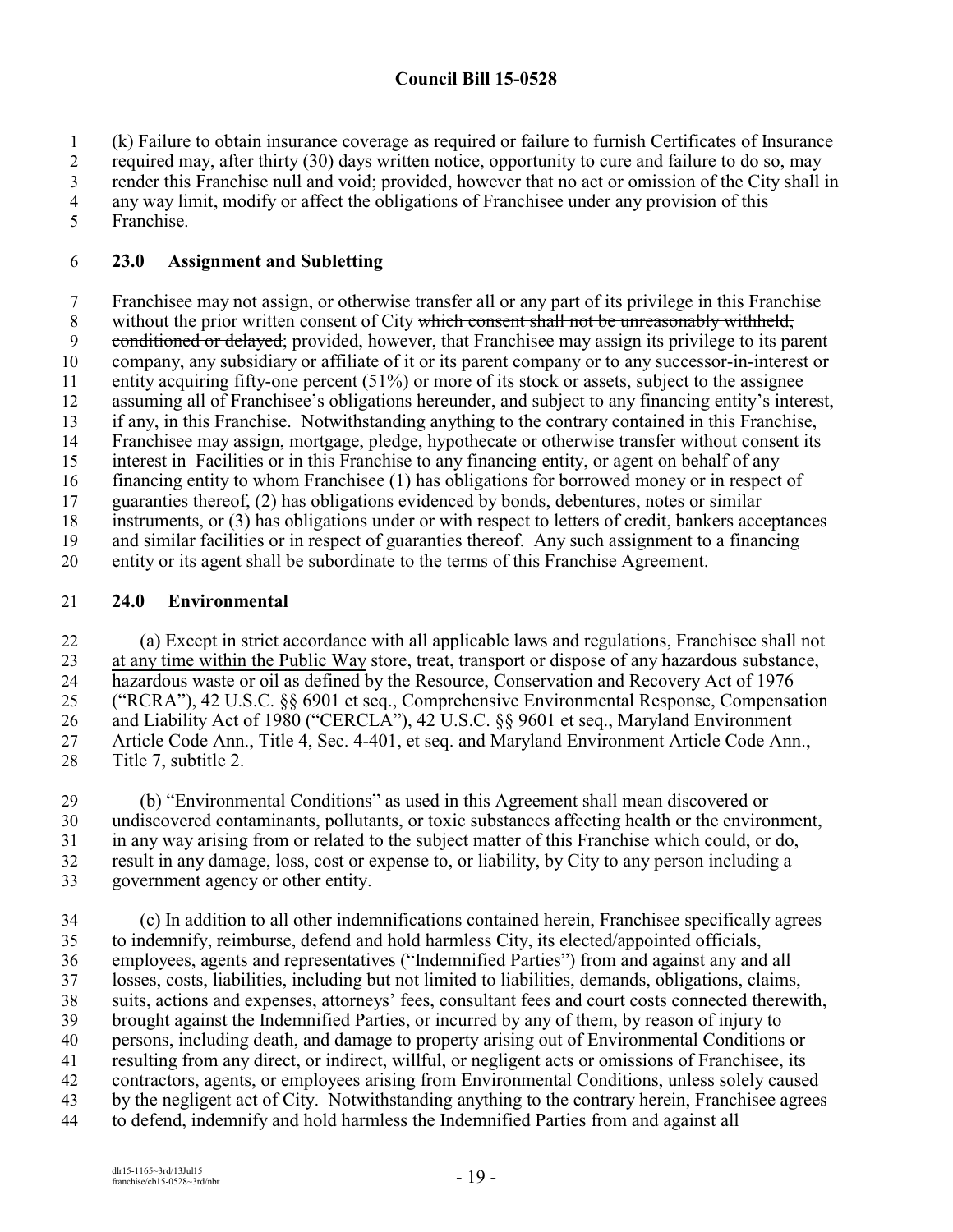administrative and judicial actions and rulings, claims, causes of action, demands and liability including, but not limited to, damages, costs, expenses, assessments, penalties, fines, losses judgments and reasonable attorney fees that the Indemnified Parties may suffer or incur due to the existence of any Hazardous Substances on the Franchised Premises and in the Public Way or 5 migration of any Hazardous Substance to other properties or the release of any Hazardous<br>6 Substance into the environment, that arise from the Franchisee's and or its representatives Substance into the environment, that arise from the Franchisee's and or its representatives activities on the Franchised Premises or the Public Way. The indemnifications in this section 8 specifically include, without limitation, costs incurred in connection with any investigation of site conditions or any cleanup, remedial, removal or restoration work required by any site conditions or any cleanup, remedial, removal or restoration work required by any governmental authority. This provision shall be in addition to, and separate from, any remedies available to City for breach by the Franchisee of its obligations under any of the provisions of this Agreement and shall in no way limit any recourse that the City may have at the time against Franchisee pursuant to any federal, state or local laws. The provisions of this Paragraph shall survive the termination or expiration of this Agreement.

15 (d) City represents to best of its knowledge, without having made inquiry that there is no<br>16 Hazardous Substance within the Public Way. Hazardous Substance is any substance identifies Hazardous Substance within the Public Way. Hazardous Substance is any substance identified as hazardous, toxic or dangerous in any applicable federal, state or local law or regulation. City shall not introduce or use any Hazardous Substance in the Public Way in violation of any applicable law. City shall be responsible for, and shall promptly conduct any investigation and remediation as required by any applicable environmental laws, all spills or other releases of any Hazardous Substance to the extent caused by the City, that have occurred or which may occur in the Public Way. City agrees to defend, indemnify and hold harmless the Franchisee from and against any and all administrative and judicial actions and rulings, claims, causes of action, 24 demands and liability (collectively, "Claims") including, but not limited to, damages, costs, expenses, assessments, penalties, fines, losses, judgments and reasonable attorney fees that t expenses, assessments, penalties, fines, losses, judgments and reasonable attorney fees that the Franchisee may suffer or incur due to the existence of any Hazardous Substances in the Public Way or the migration of any Hazardous Substance to other properties or the release of any Hazardous Substance into the environment (collectively, "Actions"), arise from the City's activities on the Franchised Premises to the extent allowable under subsection 5-303 (a), (b) and (c) of the Courts and Proceedings Article of the Maryland Annotated Code. City agrees to defend, indemnify and hold Franchisee harmless from Claims resulting from Actions on the Franchised Premises Property caused by City prior to and during the Initial Term and any 33 Renewal Term. The indemnifications in this section specifically include, without limitation, costs incurred in connection with any investigation of site conditions or any cleanup, remedia costs incurred in connection with any investigation of site conditions or any cleanup, remedial, removal or restoration work required by any governmental authority. This Section shall survive the termination or expiration of this Agreement.

#### **25. Notices**

38 All notices, requests, demands, and other communications hereunder shall be in writing and shall<br>39 be deemed given if personally delivered or by certified mail, return receipt requested: to the

 be deemed given if personally delivered or by certified mail, return receipt requested; to the following addresses:

| 41 | City: | The Mayor and City Council of Baltimore |
|----|-------|-----------------------------------------|
| 42 |       | Department of Transportation            |
| 43 |       | Attn: Director                          |
| 44 |       | 417 E. Fayette Street, Fifth Floor      |
| 45 |       | Baltimore, Maryland 21202               |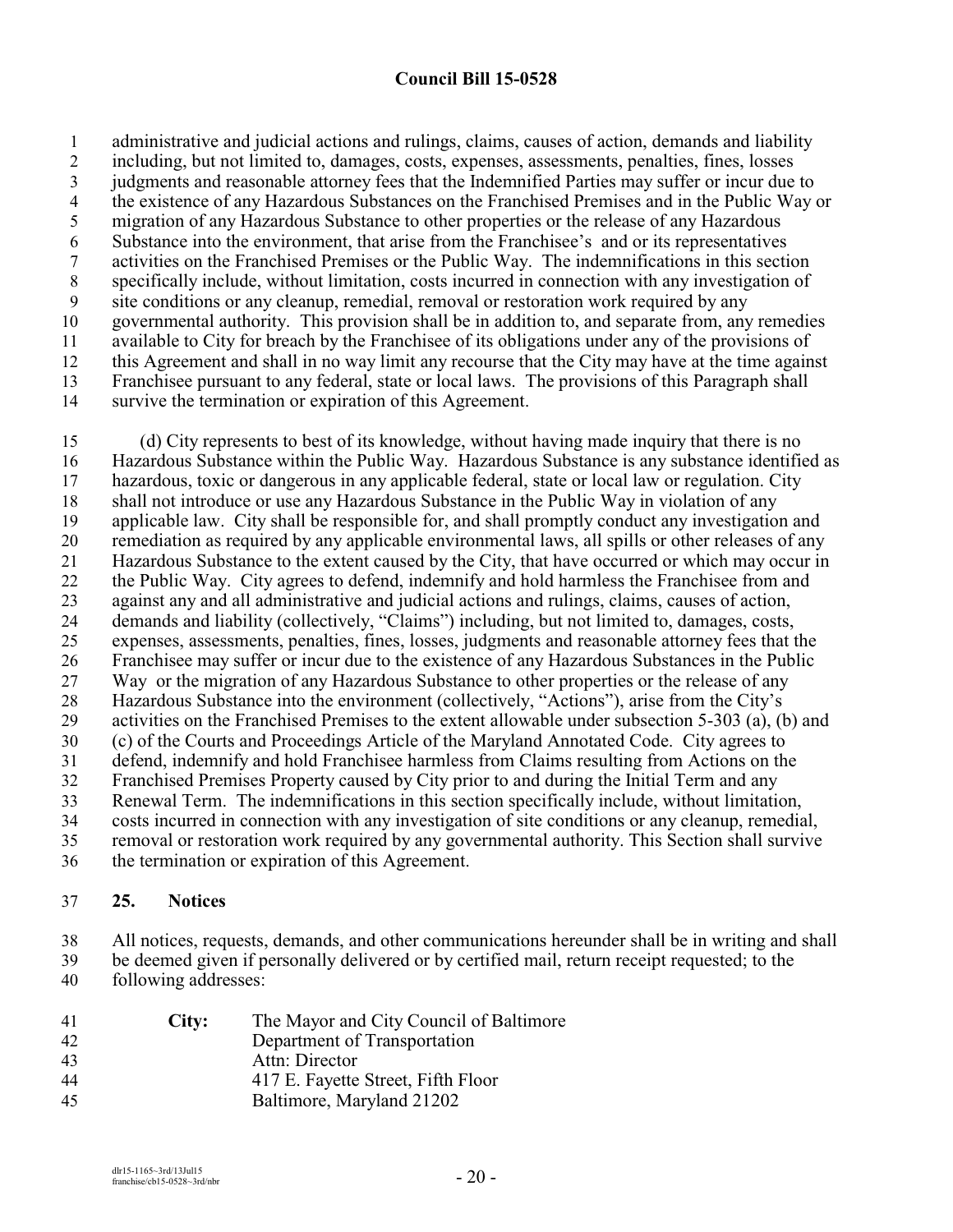| $\mathbf{1}$                                                      |               | with a copy which shall not constitute legal notice to:                                                                                                                        |
|-------------------------------------------------------------------|---------------|--------------------------------------------------------------------------------------------------------------------------------------------------------------------------------|
| $\overline{c}$<br>$\mathfrak{Z}$<br>$\overline{4}$<br>5<br>6<br>7 |               | <b>Baltimore City Department of Real Estate</b><br>Room 304 City Hall<br>100 North Holliday Street<br>Baltimore, Maryland 21202<br>410-396-4768<br>410-528-1437 (fax)          |
| 8<br>9                                                            | attention of: | All Franchise Fee payments to the City should be mailed to the following address and to the                                                                                    |
| 10<br>11<br>12<br>13<br>14                                        |               | Director of Finance<br><b>Bureau of Treasury Management</b><br><b>Collections Division</b><br>200 N. Holliday Street<br>Baltimore, Maryland 21202                              |
| 15                                                                |               | Franchisee:                                                                                                                                                                    |
| 16<br>17<br>18<br>19                                              |               | ExteNet Systems, Inc.<br>3030 Warrenville Road, Suite 340<br>Lisle, Illinois 50532<br>Attn: CFO                                                                                |
| 20                                                                |               | with a copy to:                                                                                                                                                                |
| 21<br>22<br>23<br>24                                              |               | ExteNet Systems, Inc.<br>3030 Warrenville Road, Suite 340<br>Lisle, Illinois 60532<br>Attn: General Counsel                                                                    |
| 25                                                                |               | And with a copy which shall not constitute legal notice to:                                                                                                                    |
| 26<br>27<br>28<br>29<br>30<br>31                                  |               | Gallagher Evelius & Jones, LLP<br>218 N. Charles Street, Suite 400<br>Baltimore, Maryland 21201<br>Attn: Ryan J. Potter, Esquire<br>$(410)$ 951-1404<br>$(410)$ 468-2786 (fax) |
| 32                                                                | 26.0          | <b>Franchisee Point of Contact Relating to Facilities</b>                                                                                                                      |
| 33                                                                |               | Appropriate Franchisee staff shall make available to the employees of any City department                                                                                      |

 having jurisdiction over Franchisee's activities twenty-four (24) hours a day, seven (7) days a week, regarding problems or complaints resulting from the attachment, installation, operation,

36 maintenance, or removal of Facilities. The City may contact the network control center operator<br>37 at 866-892-5327 and/or noc@extenetsystems.com regarding such problems or complaints.

at 866-892-5327 and/or [noc@extenetsystems.com](mailto:noc@extenetsystems.com) regarding such problems or complaints.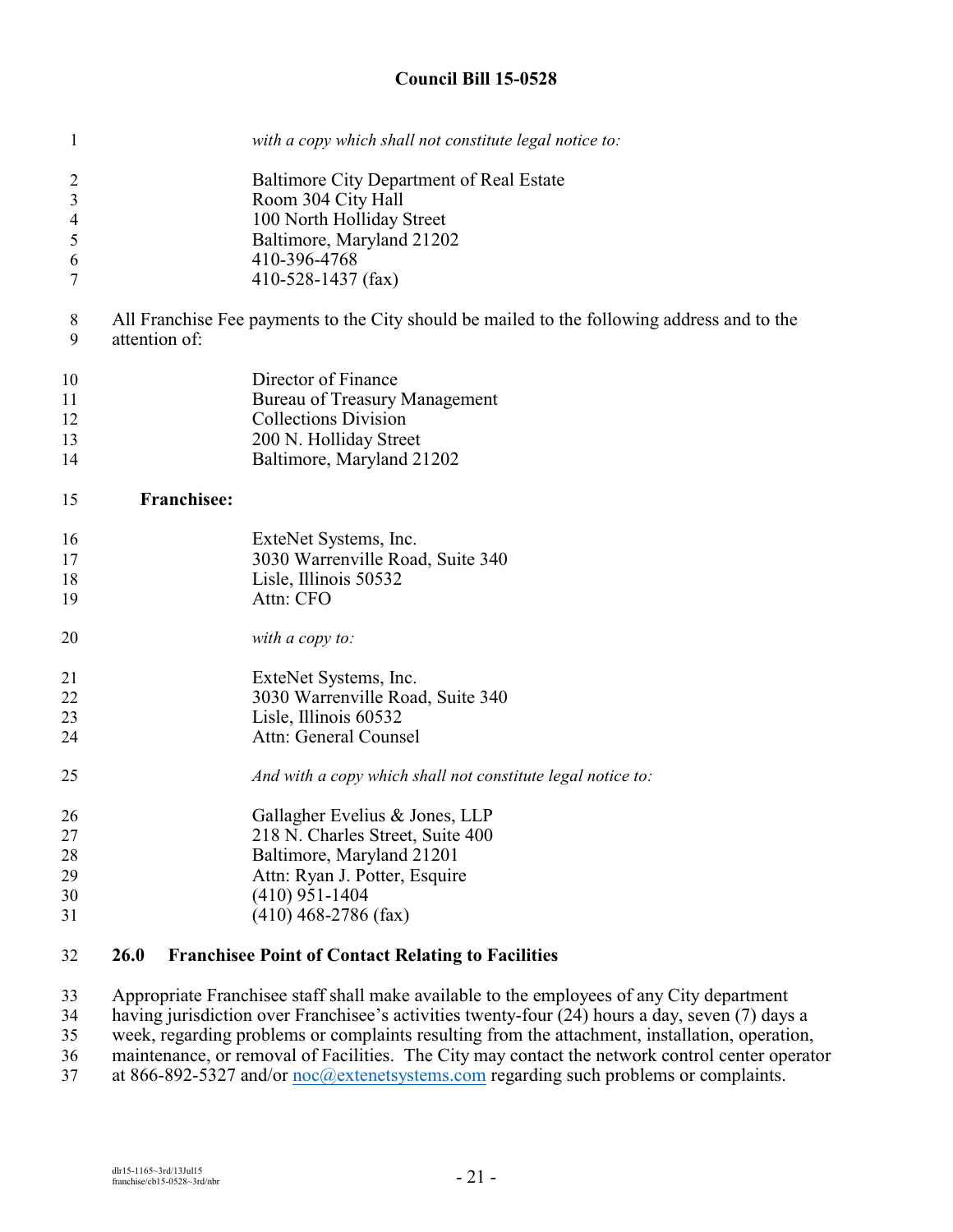## **27.0 Miscellaneous**

## **27.1 Incorporation of Prior Agreements**

 This Franchise contains all of the agreements of the Parties hereto with respect to any matter covered or mentioned in this Franchise, and no other agreement or understanding pertaining to any such matter shall be effective for any purpose. No provision of this Franchise may be amended or added to except by an agreement in writing signed by the parties hereto or respective successors in interest.

**27.2 Non-Waiver**

 Failure of City to insist on strict performance of any of the conditions, covenants, terms or provisions of this Franchise or to exercise any of its rights hereunder shall not waive such rights,

but City shall have the rights to enforce such rights at any time and take such action as might be

lawful or authorized hereunder, either in law or equity. The receipt of any sum paid by

- Franchisee to City after a breach of this Franchise shall not be deemed a waiver of such breach
- unless expressly set forth in writing.

# **27.3 Taxes**

16 (a) Franchisee, upon presentation of sufficient and proper documentation will pay, within thirty<br>17 (30) days, any amount equal to its proportional share of any real estate taxes imposed upon any 17 (30) days, any amount equal to its proportional share of any real estate taxes imposed upon any entity which are directly attributable to the improvements constructed by Franchise provided

entity which are directly attributable to the improvements constructed by Franchisee, provided

that Franchisee will be entitled to appeal any such increase payable by it.

(b) Franchisee shall indemnify City from any and all liability, obligation, damages, penalties,

claims, liens, costs, charges, losses and expenses (including, without limitation, reasonable fees

and expenses of attorneys, expert witnesses and consultants), which may be imposed upon,

incurred by or be asserted against City in relation to the taxes owed or assessed on the Franchised

Premises.

# **27.4 Force Majeure**

 If either City or Franchisee is prevented or delayed from fulfilling any term or provision of this Agreement by reason of fire, flood, earthquake, or like acts of nature, wars, revolution, civil commotion, explosion, acts of terrorism, embargo, acts of the government in its sovereign capacity, material changes of laws or regulations, labor difficulties, including without limitation, strikes, slowdowns, picketing o boycotts, unavailability of equipment of vendor, or any other such cause not attributable to the negligence or fault of the party delayed in performing the acts required by the Agreement, then performance of such acts shall be excused for the period of the unavoidable delay, and the affected party shall endeavor to remove or overcome such inability as soon as reasonably possible.

# **27.5 Governing Law; Jurisdiction**

 This Franchise shall be construed in accordance with the laws of the State of Maryland, without reference to its conflicts of law principles. If suit is brought by a Party to this Agreement, the Parties agree that trial of such action shall be vested exclusively in the state courts of Maryland, or in the United States District Court for the District of Maryland.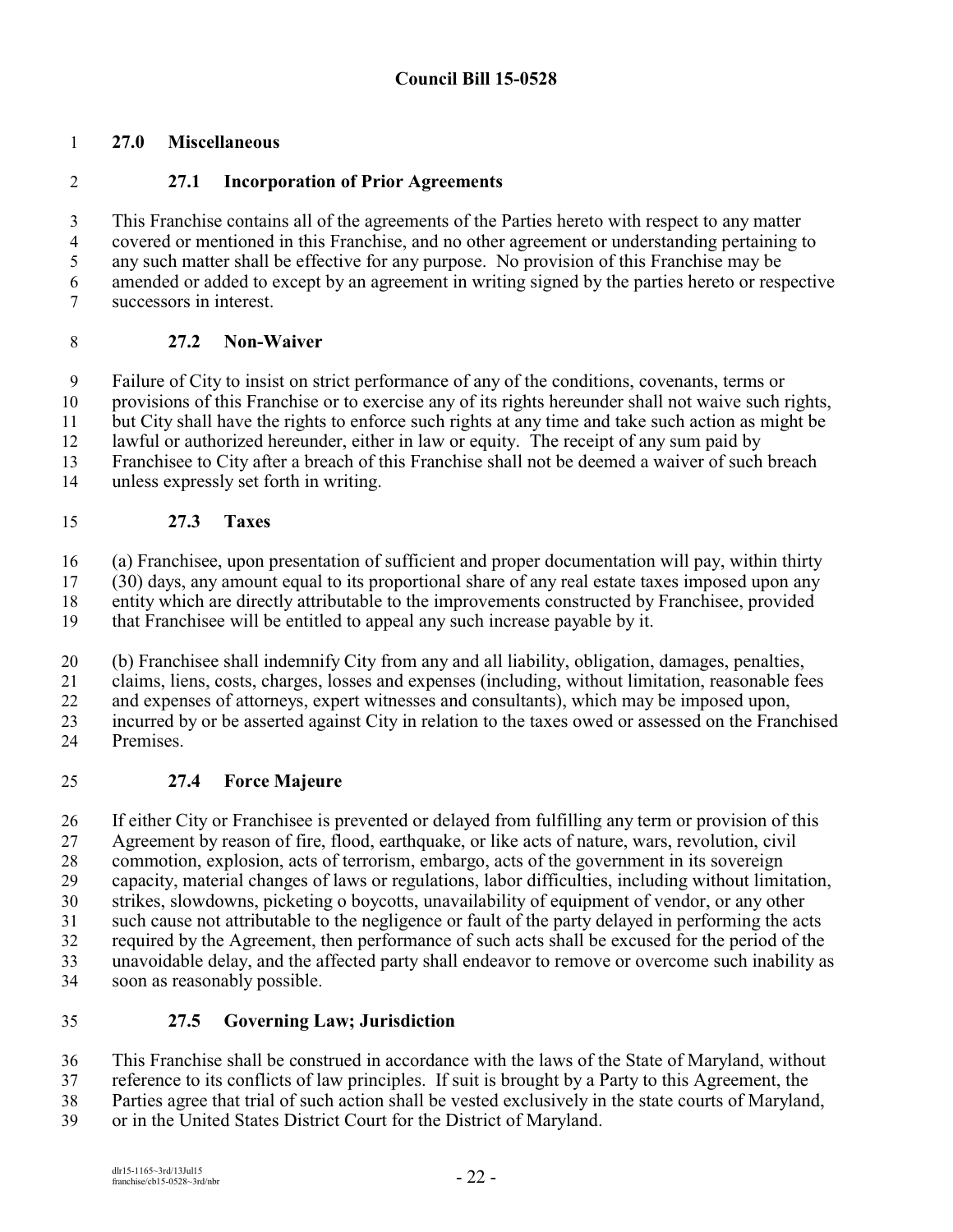## **27.6 Change in Law and Severability**

 If any provision or portion thereof of this Agreement is or becomes invalid under any applicable statute or rule of law, and such invalidity does not materially alter the essence of this Agreement 4 to either party, such provision shall not render unenforceable this entire Agreement. Rather, the parties intend that the remaining provisions shall be administered as if the Agreement did not parties intend that the remaining provisions shall be administered as if the Agreement did not include the invalid provision.

7 If, as a result of a change in law by statute, rule, ruling or otherwise, the total compensation to the<br>8 City arising as a result of Franchisee's occupation of the Public Way (including attachments on City arising as a result of Franchisee's occupation of the Public Way (including attachments on City-owned facilities therein) is materially reduced, the Parties agree to negotiate in good faith to amend this Agreement to ensure that total compensation to the City remains substantially comparable, to the extent permitted under applicable law.

#### **27.7 Representations**

13 Each of the Parties to this Agreement represents and warrants that it has the full right, power,<br>14 legal canacity, and authority to enter into and perform the Parties' respective obligations

legal capacity, and authority to enter into and perform the Parties' respective obligations

hereunder and that such obligations shall be binding upon such Party.

### **27.8 Amendment**

 This Agreement may not be amended except pursuant to a written instrument evidencing agreement by both Parties.

## **27.9 MBE/WBE Compliance**

 (a) Franchisee to Comply. Franchisee agrees to comply with the City's statutes, ordinances and regulations regarding participation by minority business enterprises ("MBEs") and women's business enterprises ("WBEs") as if it were a contractor receiving funding from the City, provided that enforcement of this Section shall be exclusively by way of liquidated damages and in no event shall the City seek to suspend or rescind the Franchise for any violation of this Section. The Franchisee shall use reasonable, good faith efforts to meet a goal for participation <sup>26</sup> by MBEs and WBEs for purchases and construction contracts as established by the City's<br><sup>27</sup> Minority and Women's Business Opportunity Office ("MWBOO"). MWBOO shall admi Minority and Women's Business Opportunity Office ("MWBOO"). MWBOO shall administer 28 the provisions of this Section on behalf of the City, and Franchisee shall comply with MWBOO rules and requirements.

 (b) Documentation to the City on MBE/WBE Participation. Six (6) months after the Effective Date and every six (6) months thereafter while upgrade construction under this

32 Agreement is in progress, and annually thereafter, the Franchisee shall submit to the City written<br>33 documentation, including executed contracts, service agreements and utilization commitment 33 documentation, including executed contracts, service agreements and utilization commitment<br>34 forms, that shall identify the particular MBEs/WBEs that are (i) contracting directly with the

forms, that shall identify the particular MBEs/WBEs that are (i) contracting directly with the

 Franchisee; or (ii) subcontracting with prime contractors who contract directly with Franchisee. The documentation submitted to the City shall specify the dollar value of the participation, type

of work to be performed, and such other information as the City may reasonably request.

 (c) Waiver of MBE/WBE Goals. In the event that, after the use of reasonable, good faith efforts to meet the goals for MBE and WBE participation established pursuant to this Section, the Franchisee is able to demonstrate to the City's satisfaction that sufficient qualified and willing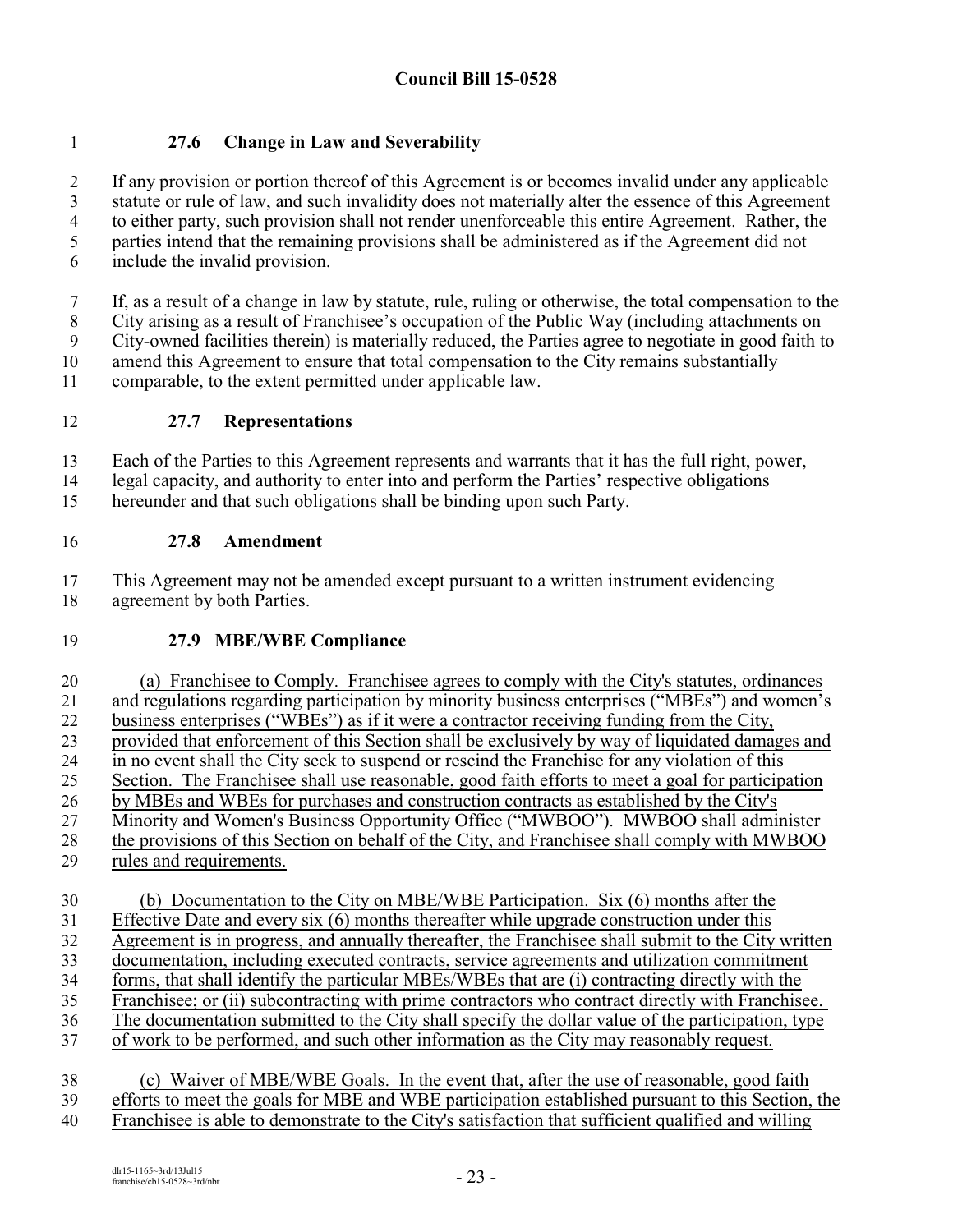- 1 MBEs and WBEs are unavailable, the Franchisee may request a waiver or reduction of the 2 MBE/WBE goals.
- 3 (d) Report on MBE/WBE Compliance. Six (6) months after the Effective Date and every six (6) months thereafter, the Franchisee shall submit to MWBOO a report on its compliance with
- 4 (6) months thereafter, the Franchisee shall submit to MWBOO a report on its compliance with this Section. Franchisee may satisfy this requirement by copying MWBOO on any such report
- 5 this Section. Franchisee may satisfy this requirement by copying MWBOO on any such report that it files with another City agency on a semiannual or more frequent basis.".
- that it files with another City agency on a semiannual or more frequent basis.".
- 

7 (the remainder of this page intentionally left blank)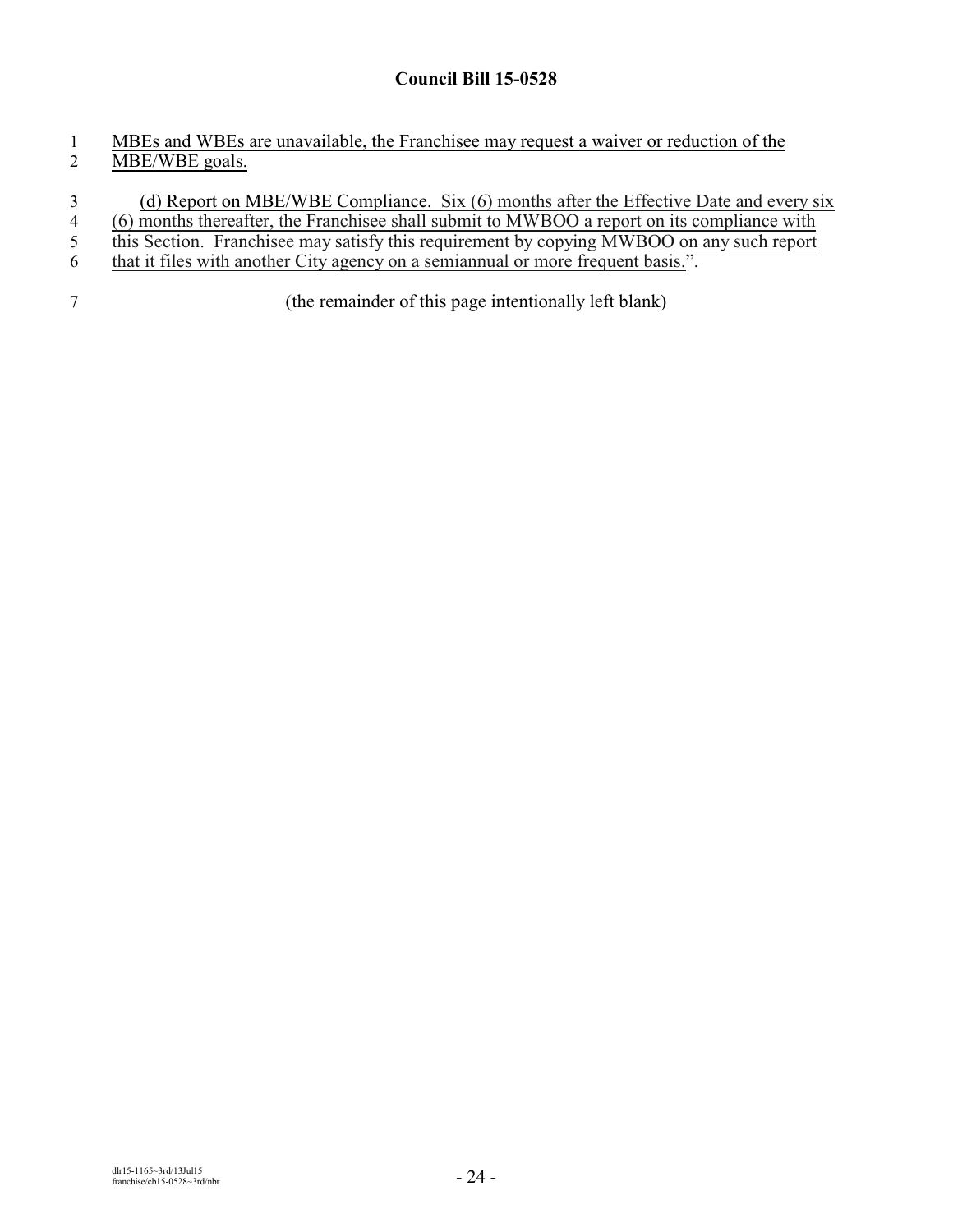**IN WITNESS WHEREOF**, the parties hereto have executed this Agreement in duplicate on the day and year first written above.

| <b>ATTEST:</b>                                                               |                                                                                                    | <b>MAYOR AND CITY COUNCIL OF</b><br><b>BALTIMORE</b> |        |
|------------------------------------------------------------------------------|----------------------------------------------------------------------------------------------------|------------------------------------------------------|--------|
|                                                                              |                                                                                                    | BY:                                                  |        |
|                                                                              | <b>CUSTODIAN OF THE CITY SEAL WILLIAM JOHNSON, DIRECTOR</b><br><b>DEPARTMENT OF TRANSPORTATION</b> |                                                      |        |
| WITNESS/ATTEST:                                                              | <b>EXTENET SYSTEMS, INC.</b>                                                                       |                                                      |        |
| <u> 1980 - Jan James James Barnett, martin eta idazlea (</u>                 |                                                                                                    | BY:                                                  | (SEAL) |
|                                                                              | <b>NAME:</b>                                                                                       |                                                      |        |
|                                                                              | <b>TITLE:</b>                                                                                      |                                                      |        |
| APPROVED AS TO FORM AND LEGAL APPROVED BY THE BOARD OF<br><b>SUFFICIENCY</b> |                                                                                                    | <b>ESTIMATES</b>                                     |        |
|                                                                              |                                                                                                    |                                                      |        |
|                                                                              |                                                                                                    |                                                      |        |